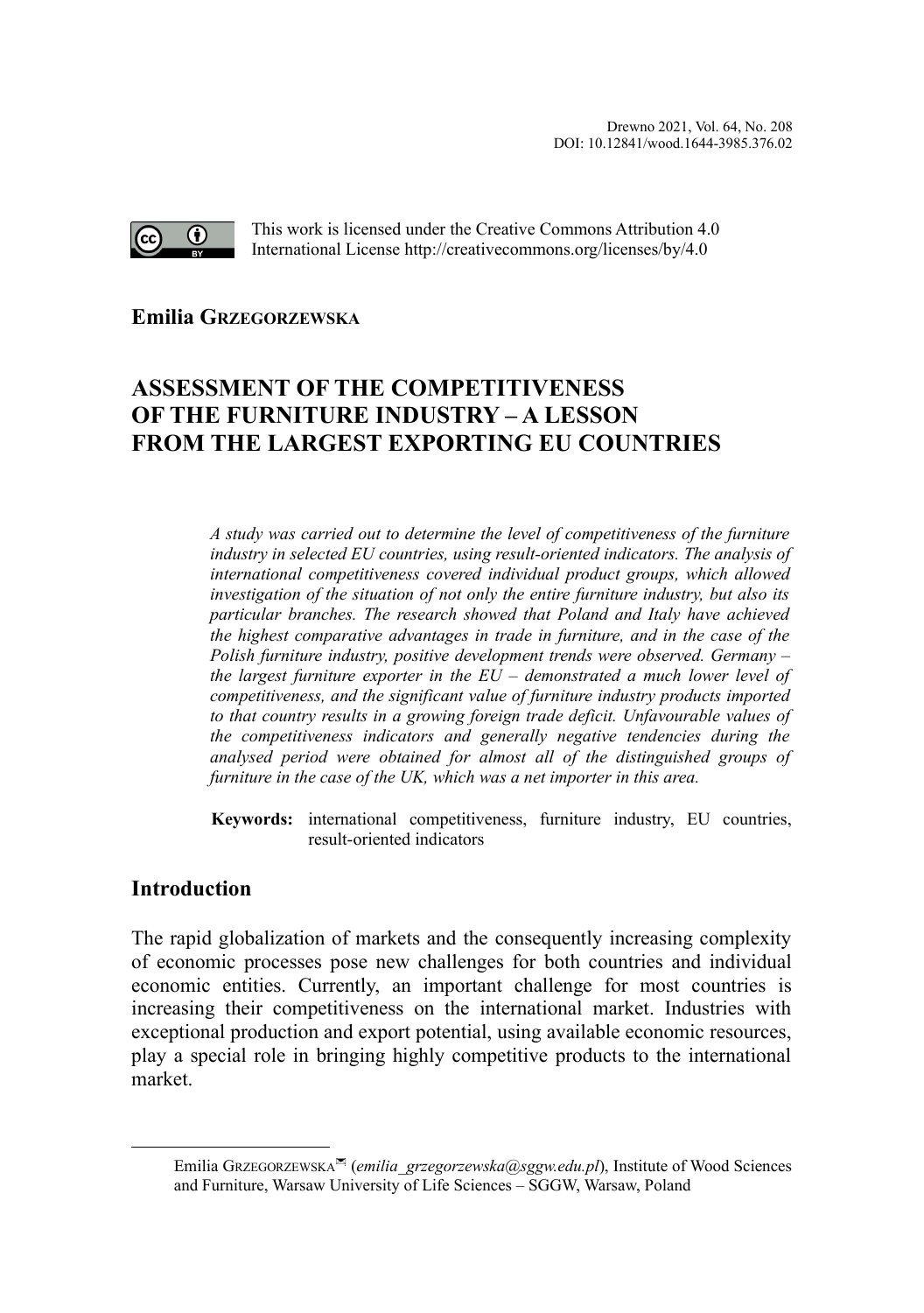Furniture production is one of the important sectors of the EU economy. Apart from China, the largest furniture exporters include Italy, Germany and Poland. The value of Chinese furniture sector exports in 2019 was almost 50 billion euro, while that of the European countries averaged 10-11 billion euro [International Trade Centre 2019]. This means that the EU member states are important players on the global furniture products market. Hence, it is essential to assess the level of competitiveness of the furniture industry, as well as to identify the countries demonstrating comparative advantages in that industry.

In this work, an attempt was made to determine the level of competitiveness of the furniture industry in selected EU countries with the use of result-oriented indicators. The analysis of international competitiveness covered individual product groups, which enabled investigation of the situation of not only the entire furniture industry, but also its particular branches. Previous competitiveness analyses have generally covered the entire furniture sector and been based on one selected country, or a few countries selected for a comparative study. Usually, there is no information on the level of competitiveness in particular product groups. The intensification of competition under growing international trade liberalization and advanced globalization make an increase in competitiveness one of the essential challenges faced by countries. With that in mind, it is necessary to look for competitive advantages in the specializations of the national economy using the available production resources and predictions of favourable development trends.

Therefore, the study considered the changes which had occurred in the distinguished product groups over a number of years and identified groups of products with special export potential. This may create an opportunity to improve the distribution of economic resources on the basis of the indicated competitive advantages and to optimize the structure of foreign trade in the furniture industry with a view to increasing its production efficiency and financial effectiveness. The information is important both for furniture manufacturers and for government, since the identification of new sources of competitive advantage enables mapping of the right path for the sustainable development of the furniture sector.

### **Literature background**

The competitiveness of countries, economic sectors and individual enterprises has been of interest to both theoreticians and practitioners for many years. It should be noted that competitiveness can be considered and defined at different levels: the firm level [Rugman and Oh 2008; Chao-Hung and Li-Chang 2010], the industry level [Buturac et al. 2018] and the country level [Altomonte et al. 2012; Kiseľáková et al. 2019; Rabar and Cvek 2019].

Studies of international competitiveness have been conducted with regard to forestry-based industries, including furniture manufacture. Dieter and Englert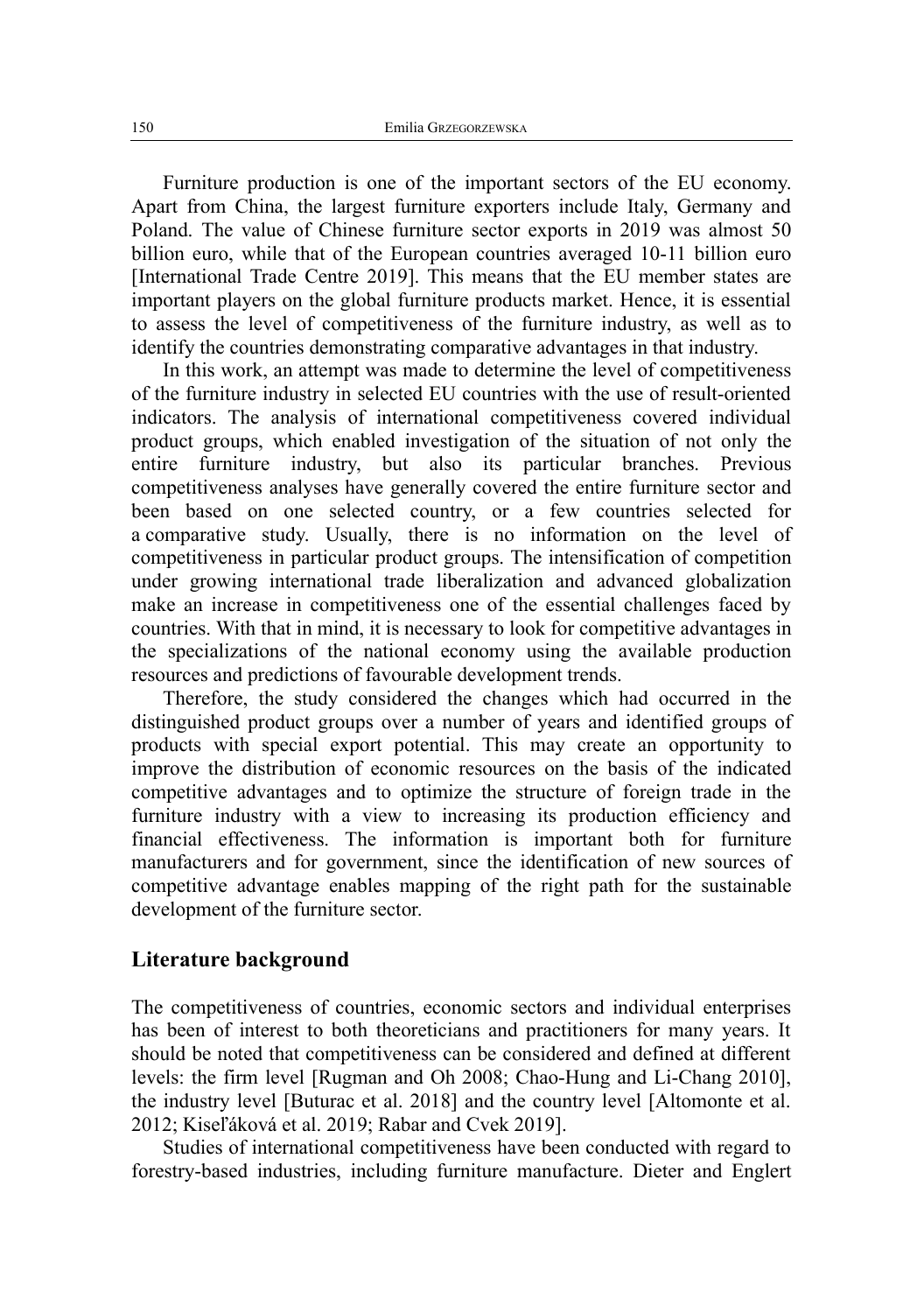[2007] examined the competitiveness of German forestry-based industries in relation to international timber markets. The highest levels of competitiveness were demonstrated by Russia for raw wood, Finland for semi-finished wood products and Poland for finished wood products. Additionally, a strong positive relationship between a country's timber export growth rate and its competitiveness effect was identified. Milićević et al. [2017] analysed the competitiveness of Serbian wood processing industries. The research showed that the competitiveness of the wood processing industry increased with the growth of the net export value. In addition, a country's specialization in foreign trade exchange positively influences the creation of a positive balance through the manufacture of products (furniture) with higher value added.

An assessment of the international competitiveness of the wood processing industry, especially in the countries of Central and Eastern Europe, was made by Sujová et al. [2015 a,b,c]. The research showed existing comparative advantages, but the level of competitiveness achieved by the wood processing industry in Slovakia and the Czech Republic was lower than the EU average and the potential of the industry. The research also confirmed these countries' low level of specialization in foreign trade and the inability of industry to contribute actively to the national trade balance, resulting in a decline in its existing comparative advantages on international markets [Sujová et al. 2015a]. In addition, the use of wood raw material is not effective, and the export of products is still dominated by products of low added value [Sujová 2015b]. Paluš et al. [2015] analysed the international competitiveness of the Slovak wood processing sectors against the Visegrad Group countries. Parobek et al. [2016a] examined the competitiveness of selected Central European countries (Austria, the Czech Republic, Germany, Hungary, Poland, Slovakia and Slovenia) in the EU forest products market. They concluded that comparative advantages change with the level of processing, and decline with increasing product value added.

Analyses concerning the competitiveness of the wood industry were also carried out by Han et al. [2009], Ratajczak [2009], Ratajczak-Mrozek and Herbeć [2014], Parobek et al. [2016b], and Akyuz et al. [2020]. These studies are mostly based on result-oriented indicators, including the Balassa index – an indicator modified by many authors. Most of the studies concluded that the furniture manufacturing industry has high export performance compared with other sectors of industry. Inasmuch as furniture represents the highest value- -added production in the wood processing chain, it is desirable for it to achieve high export performance and to generate the largest trade surplus within the sectors of the wood processing industry [Sujová et al. 2015c].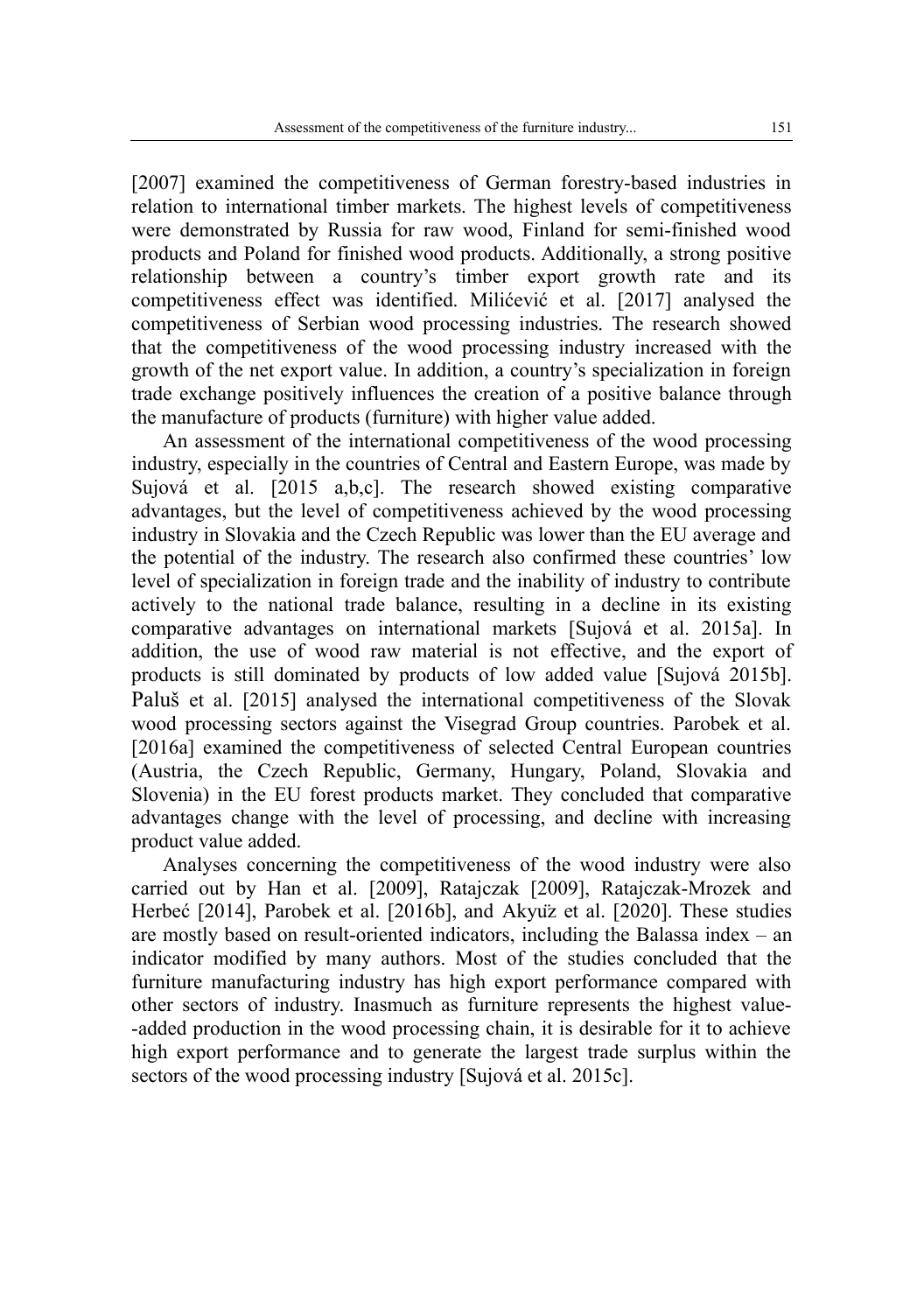## **Research methodology**

Complete statistical data were obtained for the period in question; the principal source of research data was the International Trade Centre database (www.trademap.org). This provides accurate international trade statistics, and moreover facilitates the analysis of disaggregated data. It indicates the completeness and credibility of data, and is based on the HS (Harmonized System) and, more specifically, the Harmonized Commodity Description and Coding System. This is a homogeneous system for describing and coding commodities for the purpose of international trade, and is commonly used in relevant analyses.

The study of competitiveness covered the five EU member states which had the highest share in global exports of furniture products in selected categories by value in 2019. These countries were Germany, Poland, Italy, the Czech Republic and the UK.

These countries play an important role in international trade in furniture industry products. The study considered the most important furniture product groups from those HS classification classes for which those countries are significant exporters. Class 9402 was excluded, since the countries analysed are not important exporters of furniture in that category.

The majority of the group are among the EU-15 countries; however, Poland and the Czech Republic are also to be included among the important players on the global furniture market. The period of 2009-2019 was adopted as the time interval of the study.

Account was taken of the products which accounted for significant values of exports from EU countries in the analysed period; they included:

- 9401 Seats, whether or not convertible into beds, and parts thereof, n.e.s.;
- 940161 Upholstered seats, with wooden frames (excluding convertible into beds);
- 940169 Seats, with wooden frames (excluding upholstered);
- 940171 Upholstered seats, with metal frames (excluding seats for aircraft or motor vehicles, swivel...);
- 940179 Seats, with metal frames (excluding upholstered, swivel seats with variable height adjustments...);
- 9403 Furniture and parts thereof, n.e.s. (excluding seats and medical, surgical, dental or veterinary...);
- 940330 Wooden furniture for offices (excluding seats);
- 940340 Wooden furniture for kitchens (excluding seats);
- 940350 Wooden furniture for bedrooms (excluding seats);
- 940360 Wooden furniture (excluding for offices, kitchens and bedrooms, and seats);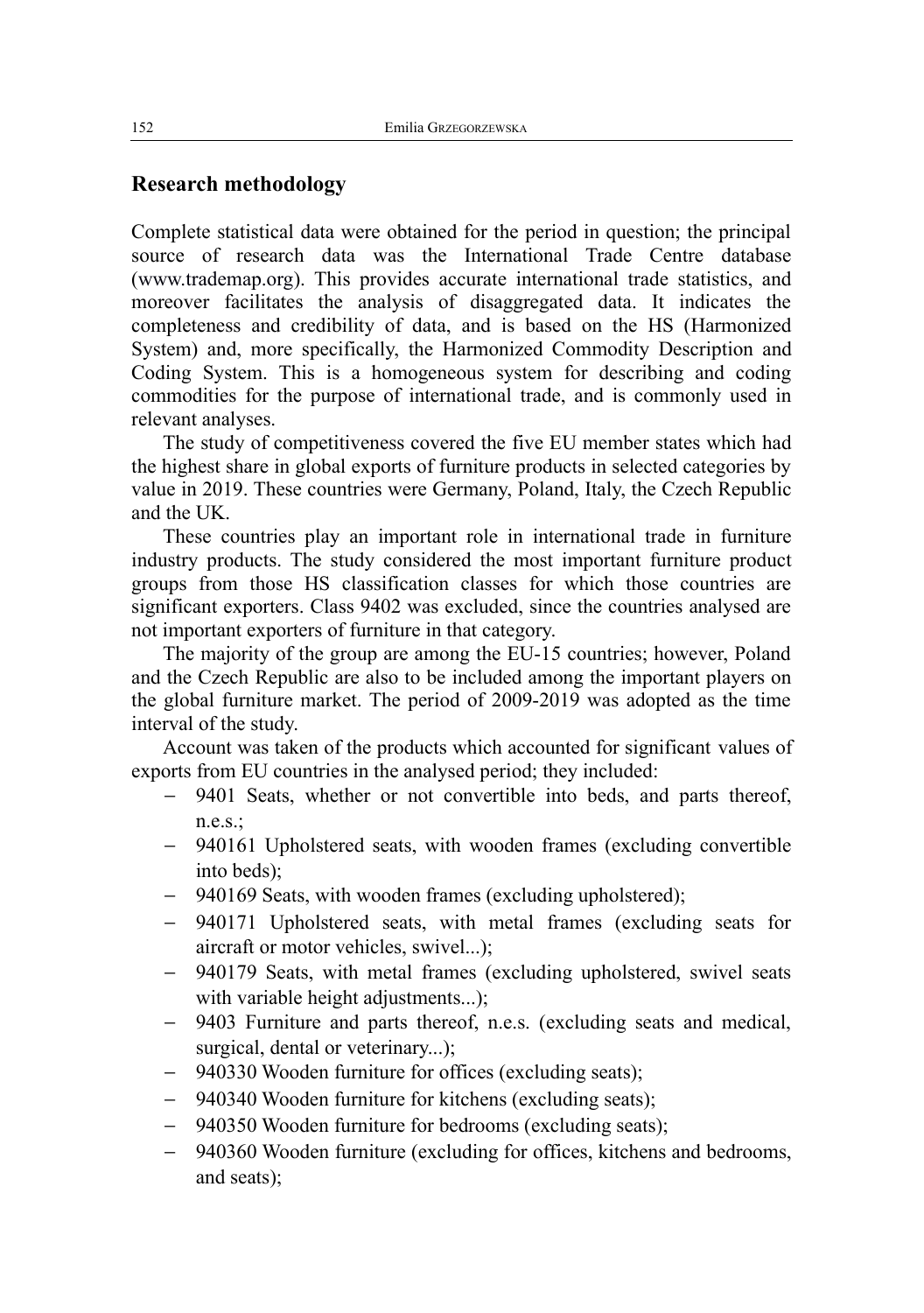940390 Parts of furniture, n.e.s. (excluding of seats and medical, surgical, dental or veterinary...).

The first part of the study involved a preliminary analysis of international trade in the specified furniture groups, using the simplest indicators of the structure and dynamics: TC (Trade Coverage), the relationship of the value of exports of a product group to the value of its imports; EMS (Export Market Share), the relationship of the value of exports of a given product group to the value of world exports; EMS(C), the relationship of the value of exports of a given product group to the country's total exports; ED/ID, the relationship of the growth in exports of a given product group to the growth in its imports; and ED/ED(W), the relationship of the growth in exports of a given product group to the growth in its world exports.

A review of research concerning international competitiveness in the wood and furniture industry, as well as a theoretical overview of empirical studies on competitiveness assessment with regard to the forest industry conducted by Gordeev [2020], reveal that in the majority of cases, result-oriented indicators are employed to evaluate the comparative advantages of foreign trade. However, as emphasized by Sirgmets et al. [2019], indicators for competitiveness should be used in combination with others to provide an assessment which is as complete as possible. Therefore, the following set of indicators was used in the analysis of competitiveness: RCA, RTA, TSI, RCA1 and RC. An important element in assessing the competitiveness of a given country or industry was the assessment of the situation of not only the entire furniture industry, but also individual product groups. On this basis, a detailed analysis was made of the competitiveness of selected countries in the area of foreign trade in the distinguished product groups.

One of the indicators most commonly used in the literature for assessing the competitiveness of exports of a country or sector is the RCA (Revealed Comparative Advantage Index), presented by Balassa [1965]:

$$
\text{RCA}_{j}^{A} = \frac{X_{j}^{A}/X^{A}}{X_{j}^{W}/X^{W}}
$$

where  $X_j^A$  is country A's exports of product *j*,  $X^A$  is country A's total exports,  $X_j^W$  is world exports of product *j*, and  $X^W$  is total world exports.

Hinloopen and Marrewijk [2001] proposed to divide RCA index values into four classes: class a:  $0 \leq RCA \leq 1 - no$  comparative advantage of the sector; class b:  $1 \leq RCA \leq 2$  – weak comparative advantage of the sector; class c:  $2 < RCA \leq 4$  – average comparative advantage; class d:  $RCA > 4$  – strong comparative advantage.

First used by Scott and Vollrath [1992], the RTA (Relative Trade Advantage Index) is more complex and gives the difference between the RCA and the RMA: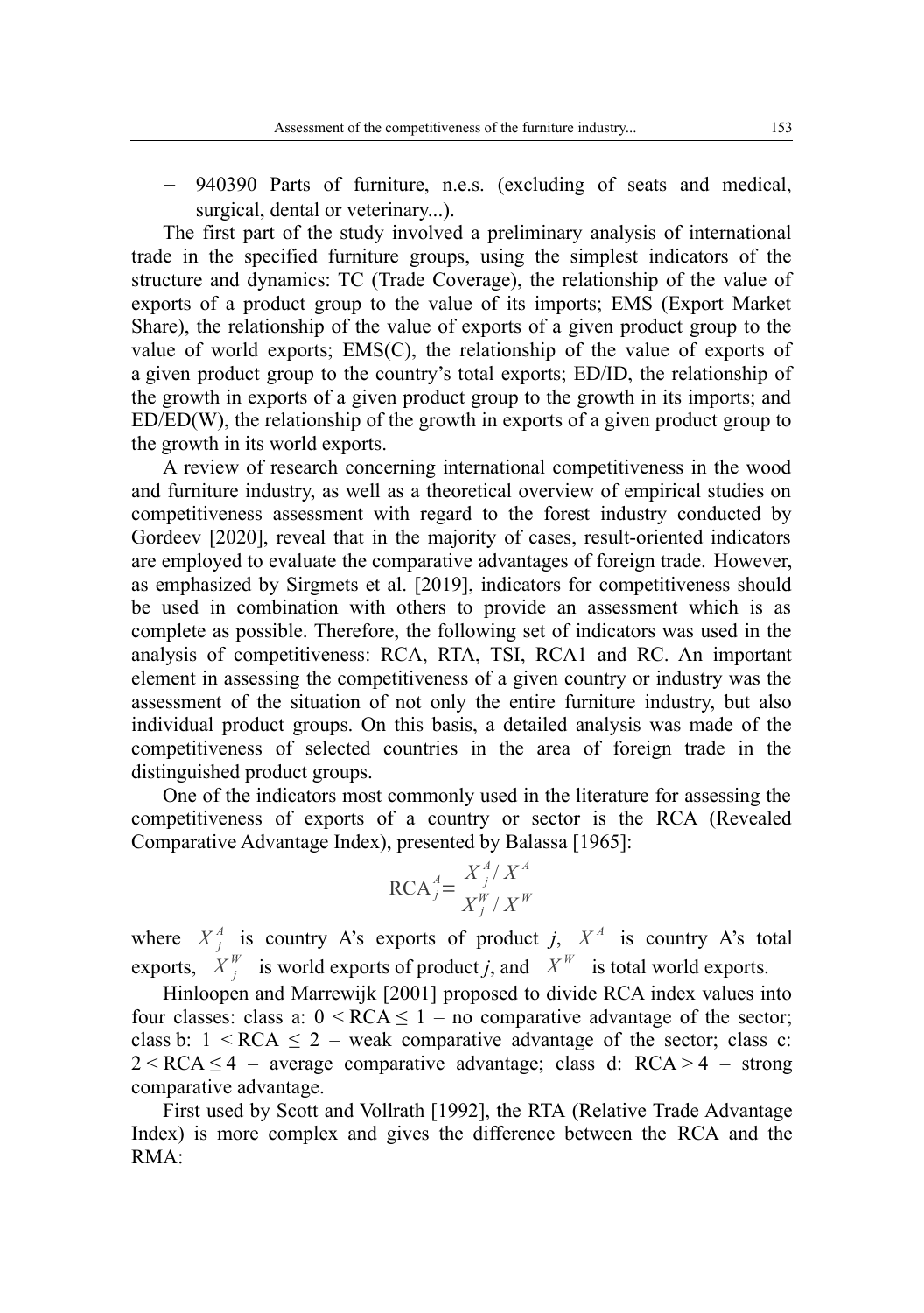$$
RTA_j^A = RCA_j^A - RMA_j^A = \frac{X_j^A / X^A}{X_j^W / X^W} - \frac{M_j^A / M^A}{M_j^W / M^W}
$$

where  $M_j^A$  is country A's imports of product *j*,  $M^A$  is country A's total imports,  $M_j^W$  is world imports of product *j*, and  $M^W$  is total world imports.

The indicator RTA is interpreted as follows: RTA < 0 means comparative disadvantages in the industry or commodity group, RTA > 0 points to comparative advantages in the country for export commodities for that industry or commodity group, and  $RTA > 1$  identifies the commodity or industry as internationally competitive [Sujová et al. 2017].

The trade specialization index (TSI), also referred to as the indicator of net trade performance, is calculated as the ratio of net trade to total trade in the commodity category [Paluš et al. 2015; Sujová et al. 2015c]:

$$
TSI_j^A = \frac{X_j^A - M_j^A}{X_j^A + M_j^A}
$$

Values between –1 and 0 indicate comparative disadvantage, and values above zero mean that the country has a comparative advantage in the commodity.

The RCA1 indicator introduced by Aiginger and Landesmann [2002] examines competitiveness at the national level. This indicator takes the following form [Sujová et al. 2015a]:

$$
RCA1_{j}^{A} = \ln \left[ \left( X_{j}^{A} / M_{j}^{A} \right) / \left( X^{A} / M^{A} \right) \right]
$$

where  $X_j^A$  is country A's exports of product *j*,  $M_j^A$  is country A's imports of product *j*,  $X^A$  is country A's total exports, and  $M^A$  is country A's total imports. The assessment of a country's competitiveness is as follows:

- $RCA < 0$  indicates comparative disadvantages in the commodity;
- $RCA > 0$  indicates comparative advantages in the country for exported commodities of that industry or commodity group;
- $RCA > 1$  indicates that the commodity and industry are internationally competitive.

The Revealed Competitiveness Index (RC) introduced by Vollrath [1991] enables evaluation of a country's competitiveness in foreign trade. It is the difference between the RXA (Relative Export Advantage) and RMA (Relative Import Advantage) ratios, and has the following formula [Paluš et al. 2015]:

$$
RC_j^A = \ln(RXA_j^A) - \ln(RMA_j^A) = \ln \frac{X_j^A / X_n^A}{X_j^R / X_n^R} - \ln \frac{M_j^A / M_n^A}{M_j^R / M_n^R}
$$

where  $X_n^A$  is country A's exports of all products excluding product *j*,  $X_j^R$  is exports of product *j* by all countries worldwide excluding country A,  $X_n^R$  is exports of all products excluding product *j* by all countries excluding country A,  $M_j^A$  is country A's imports of product *j*,  $M_n^A$  is country A's imports of all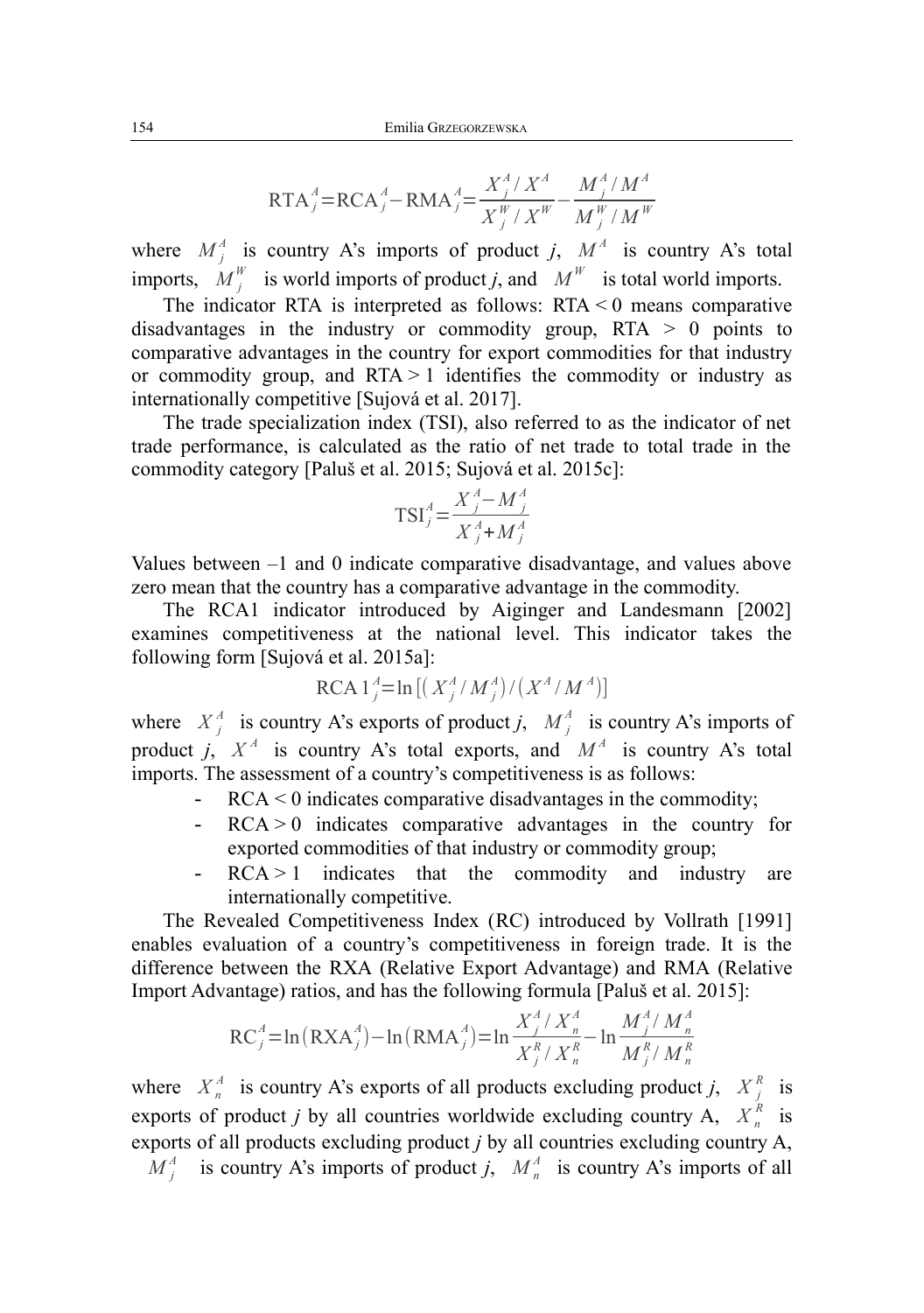products excluding product *j*,  $M_j^R$  is imports of product *j* by all countries excluding country A, and  $M_n^R$  is imports of all products excluding product *j* by all countries excluding country A.

According to Song and Gazo [2013], if  $RC<sup>4</sup><sub>j</sub>$  has a value greater then zero it means that the country has a net competitive advantage, while a value lower than zero indicates a net competitive disadvantage.

#### **Results by product group**

The preliminary study of international trade showed that in 2009, in class 9401 (Seats, whether or not convertible into beds, and parts thereof), the greatest international competitiveness was achieved by Poland and Italy. The size of revenues from exports in that furniture category exceeded more than sixfold  $(TC = 6.11)$  and more than threefold  $(TC = 3.48)$  the value of expenditure on imports (Table 1), whereas in the Czech Republic exports were almost twice as high as imports ( $TC = 1.86$ ). The largest shares in world exports of that furniture group were recorded for Poland (EMS =  $8.48\%$ ), Germany (EMS =  $7.70\%$ ) and Italy  $(EMS = 7.56\%)$ . Additionally, of all the countries analysed, the highest share of exports of that class of products in the country's total exports was recorded for Poland. Only for Poland did the rate of growth of class 9401 furniture exports exceed the rate of growth of corresponding imports. However, when comparing growth in exports of that furniture category with global export growth, next to Poland, positive trends were also recorded for the Czech Republic and Italy (1.05 and 1.03, respectively).

In the category of upholstered seats with wooden frames (940161), the highest ratio of the value of exports to imports of those goods was recorded in Poland. In 2009 the TC value was 36.42. At the end of the period the TC value was lower; however, it still remained high, pointing to a clear export surplus over imports of upholstered seats with wooden frames. A favourable situation was also reported in Italy (the TC value increased from 7.10 to 9.21). Poland and Italy recorded the highest shares of exports in total exports of that furniture group: at the end of the period analysed, the EMS values were 11.58% and 7.85%, respectively. In the other countries, unfavourable trends in international trade were usually found: a surplus of imports in that furniture group over exports. Additionally, the significance of exports of that furniture group in the exports of respective countries and in global exports was not considerable. A slight improvement in the trend in foreign trade in this area was observed in the case of the UK.

A favourable situation in international trade in seats with wooden frames (940169) was found for Poland and Italy. Those countries recorded a surplus in exports of that furniture group over imports: in 2019 the TC values were 2.26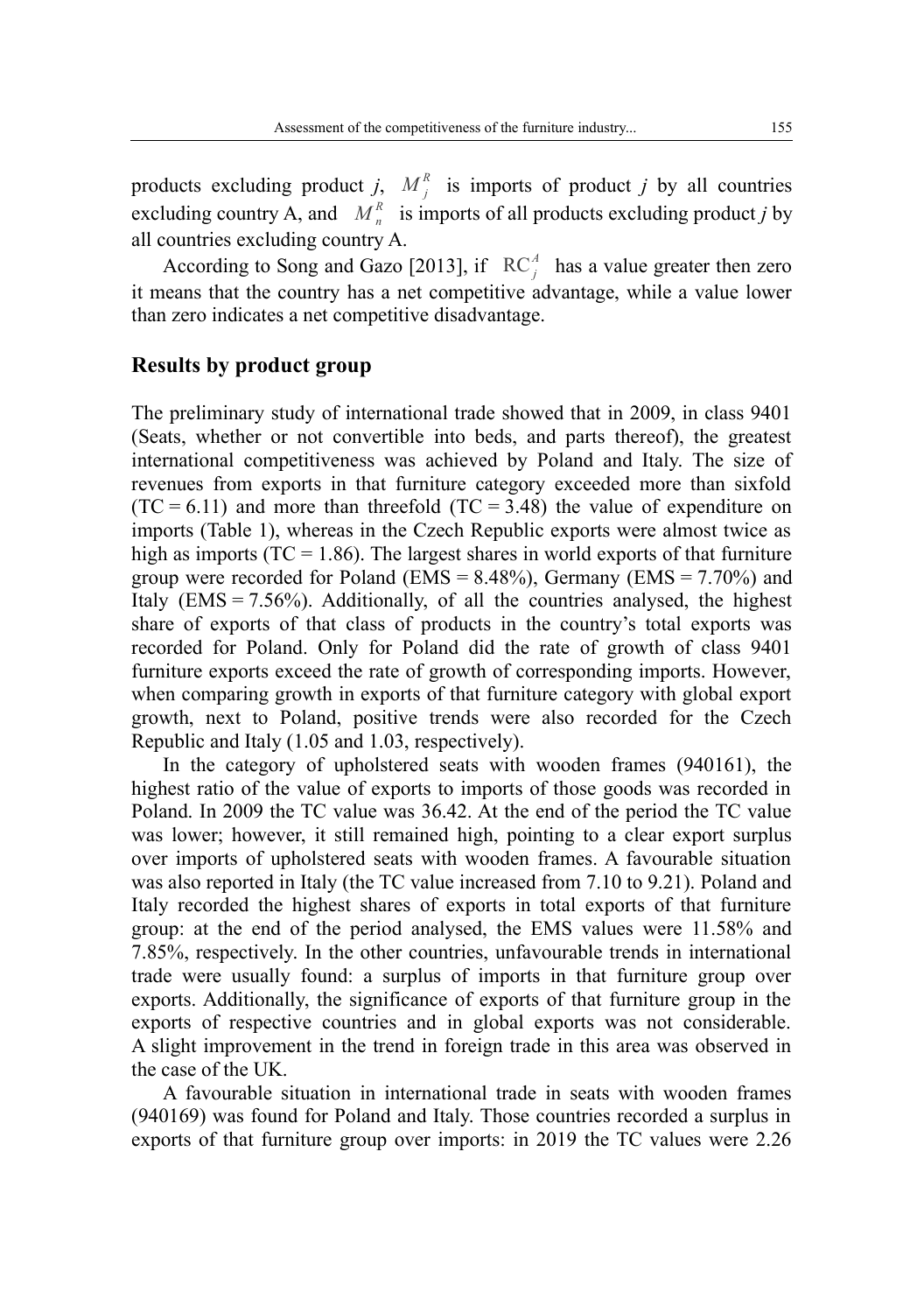|                                                                      | TC                                                                                    |       | $EMS$ [%] |                                               | $EMS(C)$ [%] |          | ED/ID |      | ED/ED(W) |      |  |  |
|----------------------------------------------------------------------|---------------------------------------------------------------------------------------|-------|-----------|-----------------------------------------------|--------------|----------|-------|------|----------|------|--|--|
| Country                                                              | 2009                                                                                  | 2019  | 2009      | 2019                                          | 2009         | 2019     | 2009  | 2019 | 2009     | 2019 |  |  |
| 9401 – Seats whether or not convertible into beds, and parts thereof |                                                                                       |       |           |                                               |              |          |       |      |          |      |  |  |
| CZ                                                                   | 1.86                                                                                  | 1.46  | 3.17      | 3.92                                          | 1.22         | 1.63     | 0.92  | 0.99 | 1.05     | 0.94 |  |  |
| $\rm DE$                                                             | 0.55                                                                                  | 0.57  | 7.70      | 5.45                                          | 0.30         | 0.30     | 0.89  | 1.02 | 0.98     | 0.98 |  |  |
| $\mathop{\text{IT}}$                                                 | 3.48                                                                                  | 3.31  | 7.56      | 4.37                                          | 0.81         | 0.68     | 0.94  | 1.01 | 1.03     | 0.98 |  |  |
| PL                                                                   | 6.11                                                                                  | 3.76  | 8.48      | 7.76                                          | 2.70         | 2.54     | 1.19  | 0.95 | 1.08     | 1.02 |  |  |
| UK                                                                   | 0.25                                                                                  | 0.54  | 1.51      | 2.48                                          | 0.18         | 0.44     | 0.94  | 1.10 | 0.88     | 1.19 |  |  |
|                                                                      | Upholstered seats, with wooden frames (excluding convertible into beds)<br>$940161 -$ |       |           |                                               |              |          |       |      |          |      |  |  |
| CZ                                                                   | 0.34                                                                                  | 0.25  | 0.30      | 0.13                                          | 0.03         | 0.01     | 1.01  | 1.00 | 0.99     | 0.94 |  |  |
| $\rm DE$                                                             | 0.40                                                                                  | 0.21  | 5.29      | 1.84                                          | 0.05         | $0.02\,$ | 1.05  | 0.99 | 1.27     | 0.97 |  |  |
| IT                                                                   | 7.10                                                                                  | 9.21  | 14.90     | 7.85                                          | 0.39         | 0.28     | 0.88  | 0.93 | 1.03     | 0.96 |  |  |
| $\mathbf{P}\mathbf{L}$                                               | 36.42                                                                                 | 32.60 | 13.65     | 11.58                                         | 1.07         | 0.88     | 1.36  | 0.92 | 1.18     | 1.00 |  |  |
| UK                                                                   | 0.06                                                                                  | 0.12  | 0.54      | 0.67                                          | 0.02         | 0.03     | 0.79  | 0.91 | 0.81     | 1.00 |  |  |
| 940169 - Seats, with wooden frames (excluding upholstered)           |                                                                                       |       |           |                                               |              |          |       |      |          |      |  |  |
| $\operatorname{CZ}$                                                  | 1.32                                                                                  | 1.13  | 0.85      | 0.79                                          | 0.02         | 0.01     | 0.77  | 0.99 | 0.84     | 1.04 |  |  |
| $\rm DE$                                                             | 0.16                                                                                  | 0.32  | 1.60      | 2.69                                          | $0.00\,$     | $0.00\,$ | 0.85  | 1.01 | 1.05     | 1.10 |  |  |
| $\mathop{\text{IT}}$                                                 | 2.22                                                                                  | 2.09  | 5.53      | 4.21                                          | 0.03         | $0.02\,$ | 0.82  | 0.88 | 0.90     | 0.95 |  |  |
| PL                                                                   | 1.89                                                                                  | 2.26  | 1.54      | 2.97                                          | 0.03         | 0.03     | 0.81  | 0.80 | 0.77     | 1.01 |  |  |
| UK                                                                   | 0.06                                                                                  | 0.20  | 0.40      | 1.03                                          | 0.00         | 0.01     | 0.93  | 0.99 | 1.03     | 1.02 |  |  |
|                                                                      |                                                                                       |       |           | 940171 - Upholstered seats, with metal frames |              |          |       |      |          |      |  |  |
| $\operatorname{CZ}$                                                  | 0.65                                                                                  | 0.61  | 0.39      | 0.25                                          | 0.01         | 0.01     | 1.07  | 0.73 | 1.14     | 0.99 |  |  |
| $\rm{DE}$                                                            | 0.79                                                                                  | 0.74  | 7.51      | 3.95                                          | 0.02         | $0.02\,$ | 0.84  | 0.92 | 1.02     | 0.97 |  |  |
| $\operatorname{IT}$                                                  | 6.12                                                                                  | 6.38  | 10.46     | 5.71                                          | 0.09         | 0.09     | 0.88  | 1.04 | 1.03     | 1.07 |  |  |
| PL                                                                   | 3.53                                                                                  | 2.12  | 1.98      | 2.70                                          | 0.05         | 0.09     | 1.16  | 0.71 | 1.05     | 1.03 |  |  |
| UK                                                                   | 0.15                                                                                  | 0.22  | 0.74      | 0.55                                          | 0.01         | 0.01     | 0.86  | 0.86 | 0.96     | 1.04 |  |  |
|                                                                      |                                                                                       |       |           | 940179 - Seats, with metal frames             |              |          |       |      |          |      |  |  |
| $\operatorname{CZ}$                                                  | 1.25                                                                                  | 0.99  | 1.00      | 0.85                                          | 0.03         | 0.02     | 0.83  | 0.77 | 0.90     | 0.92 |  |  |
| $\rm{DE}$                                                            | 0.43                                                                                  | 0.35  | 4.65      | 3.40                                          | $0.01\,$     | $0.01\,$ | 0.95  | 0.92 | 1.12     | 1.02 |  |  |
| $\operatorname{IT}$                                                  | 1.64                                                                                  | 1.42  | 5.81      | 3.96                                          | 0.05         | 0.04     | 0.97  | 0.88 | 1.05     | 0.97 |  |  |
| PL                                                                   | 0.79                                                                                  | 0.71  | 0.58      | 1.56                                          | 0.01         | 0.03     | 0.76  | 0.84 | 0.75     | 1.04 |  |  |
| UK                                                                   | 0.15                                                                                  | 0.11  | 0.60      | 0.45                                          | 0.01         | 0.00     | 0.96  | 0.77 | 1.21     | 0.98 |  |  |

**Table 1. Analysis of the foreign trade structure and dynamics for selected furniture groups (class 9401) in 2009 and 2019**

and 2.09, respectively. The Polish furniture industry achieved an almost twofold increase in the share of the country's exports in world exports for that furniture group (EMS =  $2.97\%$  against EMS =  $1.54\%$ ). In Italy the opposite tendency was observed: a slight decrease in the importance of the Italian industry in world exports of furniture with a wooden frame. Interestingly, however, in those countries the growth in imports was higher than that of exports. Additionally, the value of exports of that furniture group in Italy was growing more slowly than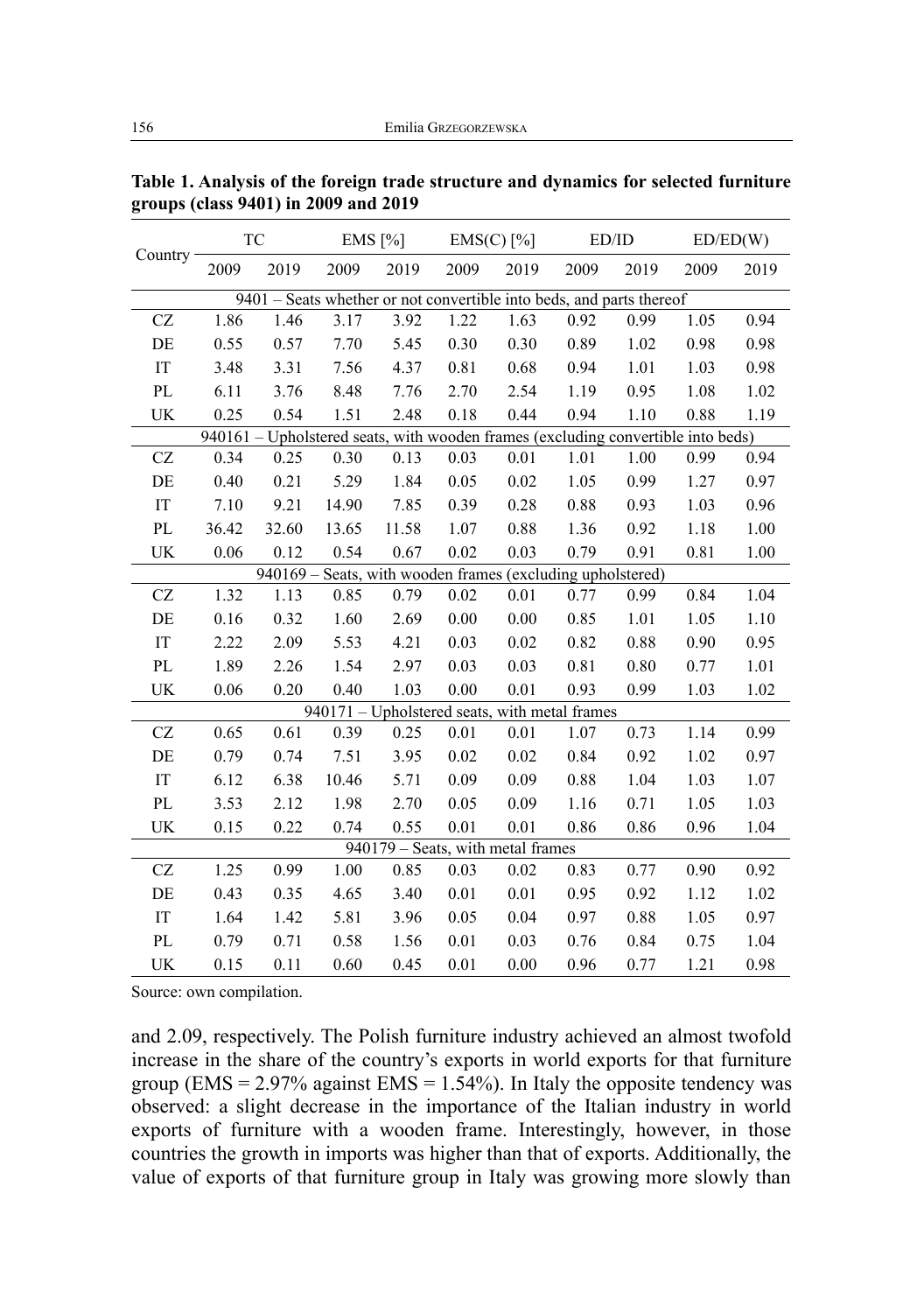the worldwide average rate. Similar tendencies were noted in the case of upholstered furniture with metal frames. The share of the Polish furniture industry in global exports of that product group increased slightly. Positive tendencies were also noted when comparing growth in exports of that furniture group in Poland with worldwide growth.

Germany, on the other hand, which is one of the leading furniture suppliers in the European market, recorded generally negative tendencies in foreign trade in class 9401. The TC value, the ratio of the value of exports to the value of imports, was below 1 in all of the analysed furniture categories in that class. There was also found to be a considerable decrease in that country's share of global exports of upholstered furniture with wooden frames (5.29% against 1.84%), upholstered furniture with metal frames (7.51% against 3.95%) and furniture with metal frames (4.65% against 3.40%). Besides, there was a decrease in the rate of growth of the value of furniture exports compared with the rate of growth of corresponding world exports, except in the case of furniture with wooden frames, where the value was 1.10. At the beginning of the period under study, an unfavourable situation was also found in foreign trade in the respective class 9401 furniture categories in the UK. However, over the period, positive tendencies were recorded: that country's share in world exports increased, and the rate of growth in exports of that furniture group increased, as compared with the rate of growth of global exports.

In the analysis of foreign trade in furniture and parts thereof (9403), again favourable tendencies were found in the Polish and Italian furniture sectors. Those countries recorded values of exports of those goods more than five times as high as imports (Table 2). In 2019 the values of the TC indicator were 5.49 and 5.76, respectively. Additionally, in Poland, the importance of class 9403 furniture for the country's exports increased, and at the end of the period under study the rate of growth in exports of those goods in Poland was 7% higher than the world average. A relatively favourable situation at the beginning of the period was also recorded for Germany, which had the highest share in world exports of such furniture ( $EMS = 8.60\%$ ), and exports exceeding the value of corresponding imports. However, the rate of growth in the value of goods coming to the German market from abroad exceeded the growth in the value of the goods shipped by German manufacturers. In the Czech Republic, on the other hand, there was recorded a slight increase in that country's share of the global market. The rate of growth in exports of that furniture class was similar to the global rate; however, in the Czech Republic the value of imports grew faster than the value of exports. The situation of the Polish and Italian furniture sectors in terms of foreign trade in the respective furniture categories in class 9403 was relatively favourable.

Those countries recorded the greatest shares of exports in most of the groups specified, including wooden office furniture (for which the EMS value was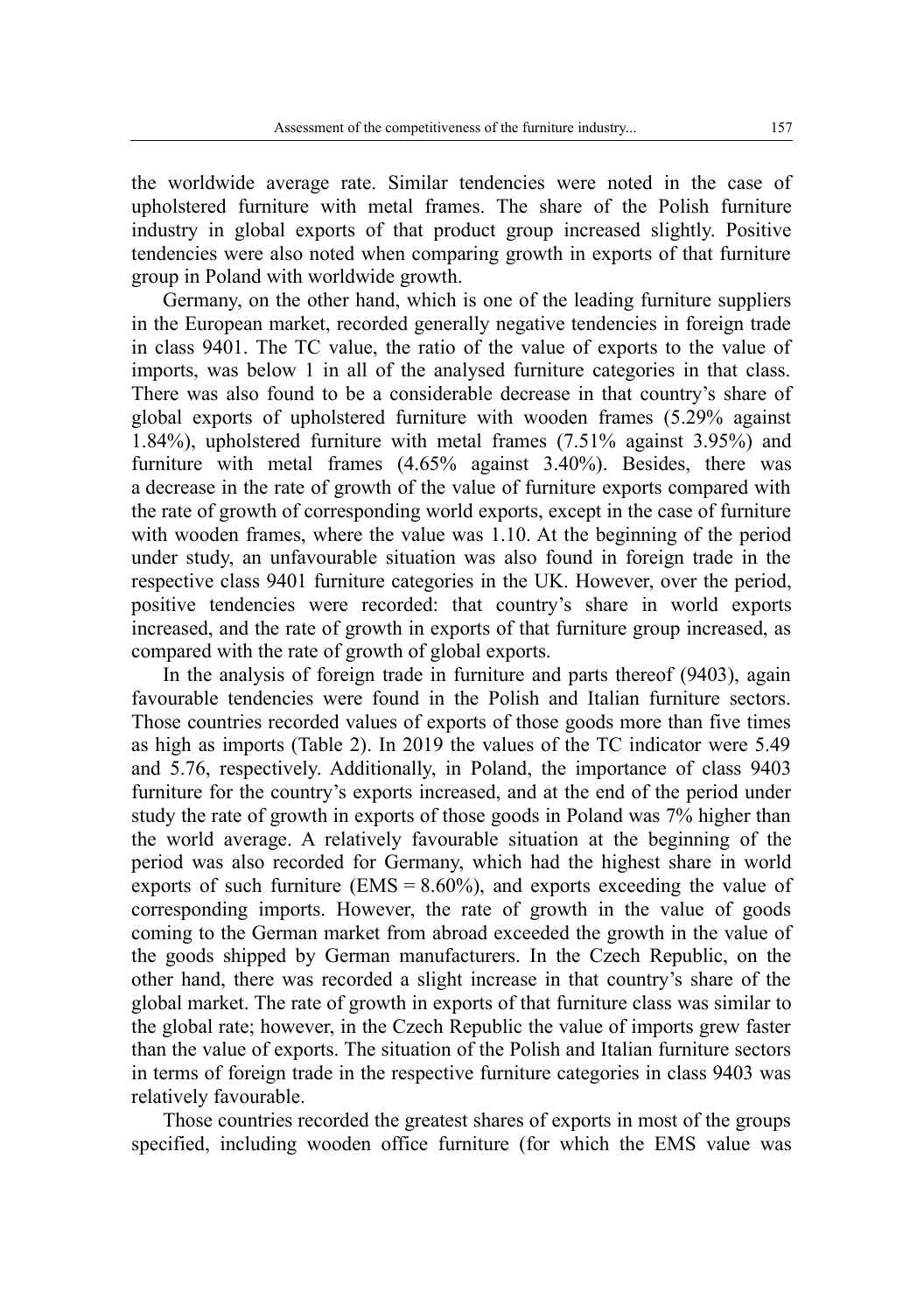|                                                                                    | ${\rm TC}$                            |       | EMS $[%]$ |       | $EMS(C)$ [%]                           |      | ED/ID |          | ED/ED(W) |      |  |
|------------------------------------------------------------------------------------|---------------------------------------|-------|-----------|-------|----------------------------------------|------|-------|----------|----------|------|--|
| Country                                                                            | 2009                                  | 2019  | 2009      | 2019  | 2009                                   | 2019 | 2009  | 2019     | 2009     | 2019 |  |
| 9403 – Furniture and parts thereof, n.e.s.                                         |                                       |       |           |       |                                        |      |       |          |          |      |  |
| CZ                                                                                 | 1.29                                  | 1.43  | 0.92      | 1.09  | 0.48                                   | 0.50 | 1.00  | 0.96     | 0.92     | 1.00 |  |
| DE                                                                                 | 1.43                                  | 1.27  | 11.48     | 8.60  | 0.60                                   | 0.53 | 0.90  | 0.98     | 1.08     | 1.03 |  |
| $\operatorname{IT}$                                                                | 5.72                                  | 5.76  | 11.57     | 8.06  | 1.68                                   | 1.38 | 0.94  | 1.00     | 0.98     | 0.97 |  |
| $\mathbf{P}\mathbf{L}$                                                             | 4.56                                  | 5.49  | 4.54      | 5.98  | 1.96                                   | 2.17 | 1.00  | 0.95     | 0.92     | 1.07 |  |
| UK                                                                                 | 0.20                                  | 0.21  | 1.31      | 1.15  | 0.22                                   | 0.22 | 0.97  | 1.00     | 0.94     | 1.05 |  |
|                                                                                    | 940330 - Wooden furniture for offices |       |           |       |                                        |      |       |          |          |      |  |
| $\operatorname{CZ}$                                                                | 1.55                                  | 2.58  | 0.65      | 1.71  | 0.02                                   | 0.03 | 1.00  | 0.90     | 0.63     | 0.93 |  |
| DE                                                                                 | 1.98                                  | 1.23  | 8.32      | 6.78  | 0.02                                   | 0.02 | 0.78  | 0.74     | 0.79     | 0.94 |  |
| $\operatorname{IT}$                                                                | 13.55                                 | 5.50  | 10.93     | 6.67  | 0.08                                   | 0.05 | 0.82  | 0.87     | 0.79     | 0.85 |  |
| $\rm PL$                                                                           | 7.50                                  | 8.38  | 3.44      | 6.36  | 0.07                                   | 0.10 | 1.33  | 1.25     | 0.81     | 1.22 |  |
| UK                                                                                 | 0.37                                  | 0.45  | 1.42      | 1.69  | 0.01                                   | 0.01 | 0.96  | 1.03     | 0.77     | 1.09 |  |
|                                                                                    |                                       |       |           |       | 940340 - Wooden furniture for kitchens |      |       |          |          |      |  |
| <b>CZ</b>                                                                          | 0.30                                  | 0.49  | 0.27      | 0.45  | 0.01                                   | 0.02 | 0.89  | 0.88     | 0.97     | 0.86 |  |
| DE                                                                                 | 17.19                                 | 21.94 | 37.40     | 32.84 | 0.16                                   | 0.16 | 0.98  | 1.05     | 1.13     | 1.01 |  |
| $\operatorname{IT}$                                                                | 23.82                                 | 20.46 | 15.95     | 13.13 | 0.19                                   | 0.18 | 0.92  | 0.87     | 0.99     | 0.99 |  |
| PL                                                                                 | 4.71                                  | 5.42  | 1.60      | 2.01  | 0.06                                   | 0.06 | 0.90  | 1.13     | 0.82     | 1.15 |  |
| UK                                                                                 | 0.17                                  | 0.31  | 0.84      | 0.60  | 0.01                                   | 0.01 | 0.84  | 0.79     | 0.78     | 0.81 |  |
|                                                                                    |                                       |       |           |       | 940350 - Wooden furniture for bedrooms |      |       |          |          |      |  |
| CZ                                                                                 | 1.01                                  | 1.77  | 0.67      | 0.95  | 0.04                                   | 0.06 | 0.97  | 1.07     | 0.96     | 1.06 |  |
| DE                                                                                 | 1.59                                  | 0.70  | 9.59      | 4.80  | 0.06                                   | 0.04 | 0.88  | 0.90     | 1.14     | 1.00 |  |
| $\operatorname{IT}$                                                                | 5.75                                  | 3.34  | 6.18      | 3.95  | 0.11                                   | 0.09 | 0.98  | 1.02     | 0.98     | 1.01 |  |
| $\rm PL$                                                                           | 9.89                                  | 11.51 | 4.61      | 7.54  | 0.25                                   | 0.36 | 1.23  | 0.87     | 0.92     | 1.10 |  |
| UK                                                                                 | 0.07                                  | 0.06  | 0.73      | 0.35  | 0.01                                   | 0.01 | 0.92  | 0.82     | 1.07     | 0.93 |  |
| 940360 - Wooden furniture (excluding for offices, kitchens and bedrooms and seats) |                                       |       |           |       |                                        |      |       |          |          |      |  |
| CZ                                                                                 | 0.84                                  | 0.92  | 0.68      | 0.70  | 0.12                                   | 0.09 | 0.95  | 0.90     | 0.79     | 0.97 |  |
| DE                                                                                 | 0.72                                  | 0.63  | 6.90      | 4.90  | 0.12                                   | 0.09 | 0.84  | 1.01     | 0.88     | 1.03 |  |
| $\operatorname{IT}$                                                                | 4.85                                  | 5.28  | 10.81     | 7.35  | 0.53                                   | 0.37 | 0.94  | 0.95     | 0.93     | 0.93 |  |
| PL                                                                                 | 8.54                                  | 9.46  | 7.42      | 9.44  | 1.08                                   | 1.00 | 1.06  | 0.94     | 0.93     | 1.05 |  |
| UK                                                                                 | 0.15                                  | 0.15  | 1.05      | 1.08  | 0.06                                   | 0.06 | 0.89  | $1.00\,$ | 0.92     | 1.05 |  |

**Table 2. Analysis of the foreign trade structure and dynamics for selected furniture groups (class 9403) in 2009 and 2019**

6.36% for Poland and 6.67% for Italy) and wooden furniture for bedrooms (for which the respective EMS values were 7.54% and 3.95%). Moreover, in Poland the TC value in all of the furniture categories increased, indicating an increase in exports of furniture of that type as compared with its imports. As for Germany, note must be taken of that country's considerable share (more than one-third) in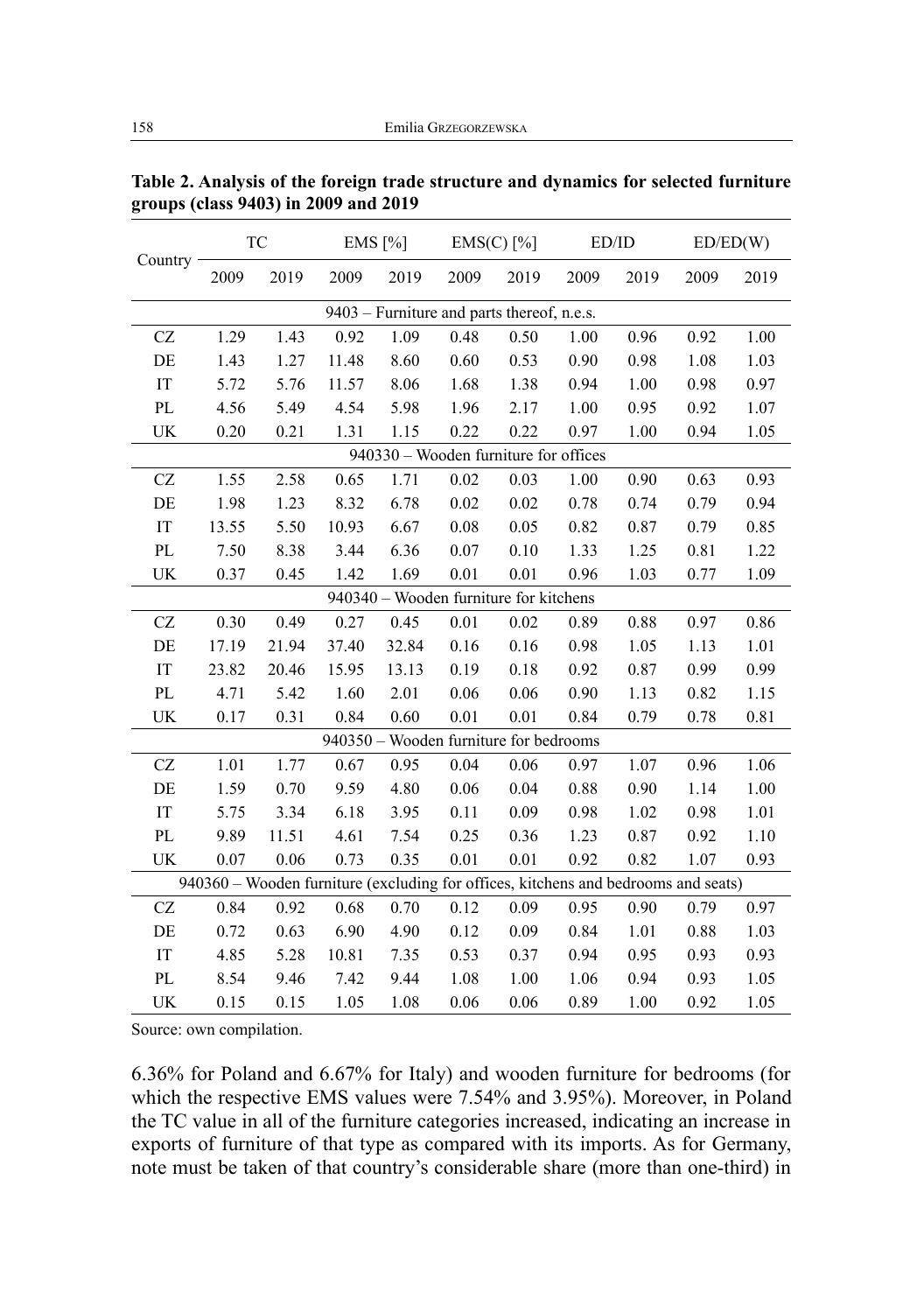world exports of wooden furniture for kitchens. A considerable share in that furniture category was also recorded for Italy. In the case of these two countries, there was a considerable surplus of exports of goods in this category over imports. There was also found to be clear growth in Polish exports of wooden furniture for kitchens, as compared with the rate of growth in world exports, although the importance of the Polish furniture industry in that category was markedly lower (EMS =  $2.01\%$ ).

Again, the least favourable foreign trade situation was found for the UK. That country did not have a significant share in global exports in the respective furniture groups: in none of the product categories did the EMS value exceed 2%. Additionally, the ratio of exports of those products to the value of imports was less than 1. Interestingly, however, the situation of UK manufacturers improved slightly in the period under study, except in group 940390 (parts of furniture).

In the next stage of the research, an in-depth analysis was made of the international competitiveness of countries' furniture industries, using selected results-oriented indicators. The analyses show that in 2009, in class 9401 (Seats whether or not convertible into beds, and parts thereof), the highest comparative advantages in trade in furniture were generated by producers and exporters from Poland, the Czech Republic and Italy. This is confirmed by the values of the indicators for the relative comparative advantage of exports (RCA) and the relative trade advantage (RTA), as well as the positive values of the TSI index, indicating a positive balance of trade in this group of products (Table 3). In Poland and Italy, revenue from exports of this group of furniture exceeded expenditure on imports more than fivefold and more than threefold, respectively. In the case of the Czech Republic, the value of exports was almost double that of imports. These countries also achieved the highest values of RCA1, indicating a competitive advantage in the export of seats, and in the case of Italy and Poland, an international advantage ( $RCA1 > 1$ ) was recorded. At the beginning of the analysed period, the values of this index were 1.90 for Poland, 1.27 for Italy and 0.55 for the Czech Republic. Also noteworthy are the positive and relatively high values of the RC index, which, being the difference between the logarithms of the RXA and RMA indicators, takes into account both the export and import situation of a given country. Among the analysed furniture exporters, Poland achieved the highest competitive advantage in this area  $(RC = 1.30)$ , followed by Italy ( $RC = 1.08$ ) and the Czech Republic ( $RC = 0.27$ ). At the end of the analysed period, those countries also exhibited a competitive advantage in trade in seats, although the analysis shows that this advantage decreased in all countries. However, Poland and Italy still achieved values of the RCA1 index greater than 1, as well as favourable values of the RC index, indicating a relative comparative advantage in trade in seats. The positive values of the TSI indicator confirmed the competitiveness of the furniture industry in these countries.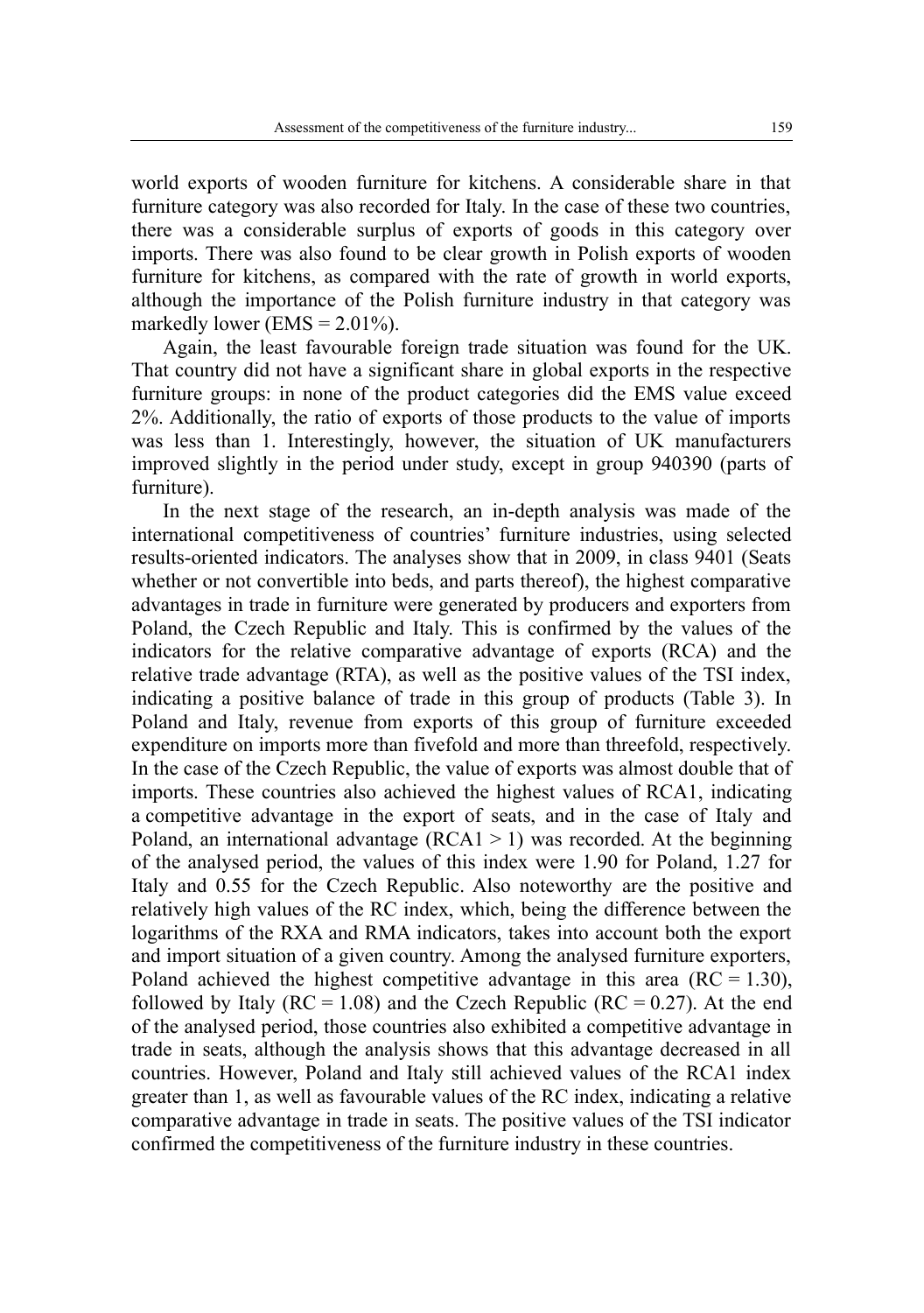|                                                                                  | <b>RCA</b> |          | <b>RTA</b>                                                 |         | TSI                               |         | RCA1    |          | <b>RC</b> |          |  |
|----------------------------------------------------------------------------------|------------|----------|------------------------------------------------------------|---------|-----------------------------------|---------|---------|----------|-----------|----------|--|
| Country                                                                          | 2009       | 2019     | 2009                                                       | 2019    | 2009                              | 2019    | 2009    | 2019     | 2009      | 2019     |  |
| 9401 – Seats whether or not convertible into beds, and parts thereof             |            |          |                                                            |         |                                   |         |         |          |           |          |  |
| CZ                                                                               | 3.47       | 3.70     | 2.69                                                       | 2.87    | 0.30                              | 0.19    | 0.55    | 0.27     | 1.51      | 1.52     |  |
| DE                                                                               | 0.84       | 0.69     | $-0.63$                                                    | $-0.69$ | $-0.29$                           | $-0.27$ | $-0.80$ | $-0.74$  | $-0.55$   | $-0.69$  |  |
| IT                                                                               | 2.30       | 1.54     | 0.98                                                       | 0.28    | 0.55                              | 0.54    | 1.27    | 1.08     | 0.58      | 0.20     |  |
| PL                                                                               | 7.66       | 5.77     | 5.84                                                       | 4.31    | 0.72                              | 0.58    | 1.90    | 1.30     | 1.40      | 1.38     |  |
| UK                                                                               | 0.52       | 0.99     | $-1.43$                                                    | $-1.88$ | $-0.60$                           | $-0.30$ | $-0.96$ | $-0.23$  | $-1.33$   | $-1.07$  |  |
| 940161 - Upholstered seats, with wooden frames (excluding convertible into beds) |            |          |                                                            |         |                                   |         |         |          |           |          |  |
| CZ                                                                               | 0.32       | 0.13     | 0.04                                                       | $-0.16$ | $-0.49$                           | $-0.60$ | $-1.15$ | $-1.50$  | 0.12      | $-0.83$  |  |
| $\rm DE$                                                                         | 0.58       | 0.23     | $-0.61$                                                    | $-0.49$ | $-0.43$                           | $-0.65$ | $-1.11$ | $-1.73$  | $-0.70$   | $-1.13$  |  |
| $\operatorname{IT}$                                                              | 4.52       | 2.76     | 2.69                                                       | 1.13    | 0.75                              | 0.80    | 1.98    | 2.10     | 0.98      | 0.55     |  |
| PL                                                                               | 12.34      | 8.62     | 10.64                                                      | 7.22    | 0.95                              | 0.94    | 3.69    | 3.46     | 2.01      | 1.85     |  |
| UK                                                                               | 0.19       | 0.27     | $-0.80$                                                    | $-0.33$ | $-0.88$                           | $-0.79$ | $-2.32$ | $-1.75$  | $-1.66$   | $-0.80$  |  |
|                                                                                  |            |          | 940169 – Seats, with wooden frames (excluding upholstered) |         |                                   |         |         |          |           |          |  |
| CZ                                                                               | 0.93       | 0.74     | 0.18                                                       | 0.03    | 0.14                              | 0.06    | 0.21    | 0.01     | 0.22      | 0.04     |  |
| DE                                                                               | 0.18       | 0.34     | $-1.68$                                                    | $-2.23$ | $-0.72$                           | $-0.51$ | $-2.01$ | $-1.32$  | $-2.36$   | $-2.02$  |  |
| IT                                                                               | 1.68       | 1.48     | 0.37                                                       | $-0.30$ | 0.38                              | 0.35    | 0.82    | 0.62     | 0.26      | $-0.21$  |  |
| $\mathbf{PL}$                                                                    | 1.39       | 2.21     | $-0.15$                                                    | 0.90    | 0.31                              | 0.39    | 0.73    | $0.80\,$ | $-0.16$   | 0.50     |  |
| UK                                                                               | 0.14       | 0.41     | $-0.53$                                                    | $-0.56$ | $-0.89$                           | $-0.66$ | $-2.43$ | $-1.19$  | $-1.59$   | $-0.86$  |  |
| 940171 - Upholstered seats, with metal frames                                    |            |          |                                                            |         |                                   |         |         |          |           |          |  |
| $\operatorname{CZ}$                                                              | 0.43       | 0.23     | $-0.58$                                                    | $-1.11$ | $-0.21$                           | $-0.24$ | $-0.50$ | $-0.60$  | $-0.86$   | $-1.75$  |  |
| $\rm DE$                                                                         | 0.82       | 0.50     | $-0.01$                                                    | $-1.00$ | $-0.12$                           | $-0.15$ | $-0.43$ | $-0.49$  | $-0.04$   | $-1.12$  |  |
| $\operatorname{IT}$                                                              | 3.18       | 2.01     | 1.72                                                       | 0.80    | 0.72                              | 0.73    | 1.83    | 1.74     | 0.77      | 0.49     |  |
| $\mathbf{PL}$                                                                    | 1.79       | 2.01     | 0.43                                                       | 0.57    | 0.56                              | 0.36    | 1.35    | 0.73     | 0.23      | 0.31     |  |
| UK                                                                               | 0.25       | 0.22     | $-0.33$                                                    | $-0.30$ | $-0.73$                           | $-0.63$ | $-1.45$ | $-1.10$  | $-0.85$   | $-0.87$  |  |
|                                                                                  |            |          |                                                            |         | 940179 - Seats, with metal frames |         |         |          |           |          |  |
| <b>CZ</b>                                                                        | 1.09       | 0.80     | $-1.40$                                                    | $-2.35$ | 0.11                              | $-0.01$ | 0.15    | $-0.12$  | $-0.83$   | $-1.38$  |  |
| $\rm DE$                                                                         | 0.51       | 0.43     | $-0.65$                                                    | $-0.85$ | $-0.40$                           | $-0.48$ | $-1.04$ | $-1.22$  | $-0.82$   | $-1.10$  |  |
| $\operatorname{IT}$                                                              | 1.77       | 1.40     | 0.51                                                       | 0.18    | 0.24                              | 0.17    | 0.52    | 0.24     | 0.31      | 0.10     |  |
| $\mathbf{P}\mathbf{L}$                                                           | 0.53       | 1.16     | $-0.61$                                                    | 0.09    | $-0.12$                           | $-0.17$ | $-0.14$ | $-0.36$  | $-0.79$   | $0.07\,$ |  |
| UK                                                                               | 0.20       | $0.18\,$ | $-0.60$                                                    | $-0.58$ | $-0.74$                           | $-0.80$ | $-1.48$ | $-1.82$  | $-1.38$   | $-1.44$  |  |

**Table 3. Competitiveness indicators for EU countries in selected furniture product groups (class 9401) in 2009 and 2019**

In turn, a lack of competitive advantages in trade in seats was recorded in the case of German exporters. However, it should be emphasized that Germany was a leader on the list of European furniture manufacturers and exporters and was also among the top importers of furniture products, including seats. In 2009, negative values of the RCA, RTA and TSI indicators were recorded, which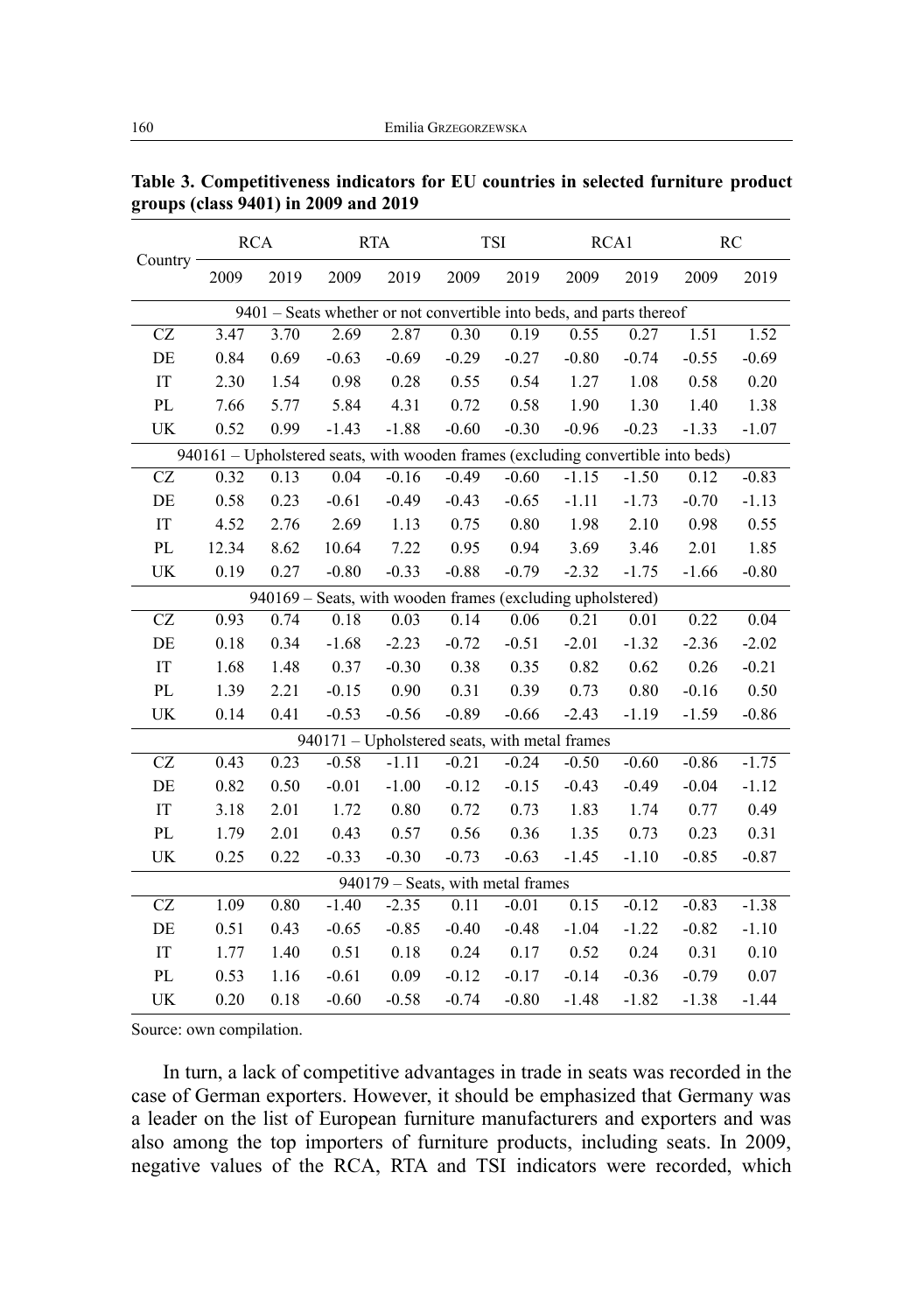testifies to a lack of international advantage. Additionally, the RMA index was higher than the relative import advantage (RXA) index, which led to negative RC index values. A similar situation was observed in the UK, where imports of seats were three times as high as exports. Additionally, it should be highlighted that at the end of the analysed period, the situation of German exporters of seats deteriorated, which is again evidenced by negative values of all of the indicators analysed. In the UK, on the other hand, there was some improvement in the trends followed by the foreign trade competitiveness indicators, particularly the TSI, RCA1 and RC indicators. However, their values remained unsatisfactory.

The detailed analysis of international competitiveness in individual categories of furniture industry products demonstrates that Polish exporters were highly competitive in exports of upholstered seats with wooden frames. In 2009, the RCA index, indicating the comparative advantage of exports in this category, was positive and amounted to 12.34. Additionally, the RTA index was 10.64, which confirms the significant advantage of exports over imports of such seats. Moreover, the share of this product category in the value of the country's total exports was much higher than the global average. The RCA1 index for upholstered seats with wooden frames took a value above 1 ( $RCA1 = 3.46$ ), indicating competitiveness at the international level. In the analysed period, the competitive advantage of Polish producers in trade in such furniture decreased, but it still remained at a relatively high level. Favourable values of the analysed competitiveness indicators for group 940161 were also achieved by Italy. However, it should be highlighted that exporters from that country also demonstrated a decrease in competitiveness, which is evidenced by lower values of the indicators RCA (2.76 against 4.52), RTA (1.13 against 2.69) and RC (0.55 against 0.98). There were no competitive advantages regarding upholstered seats with wooden frames in the other analysed countries. Nevertheless, while the situation in the Czech Republic and Germany further deteriorated over the period considered, as evidenced by the negative trends in the RCA, RTA, TSI, RCA1 and RC indicators, positive trends were observed for the UK. Undoubtedly, the percentage growth in the value of these furniture exports is significant; it exceeded the growth in corresponding imports in 2009-2019  $(169\%$  compared with  $146\%$ ).

In 2009, among the analysed countries, only Italy and Poland showed a competitive advantage in exports of seats with wooden frames (the values of the RCA indicator were 1.68 and 1.39). However, the lack of competitiveness of the Polish furniture industry in relation to imports of these products resulted in negative values of the RTA and RC indicators. On the other hand, at the end of the analysed period, Polish producers recorded an improvement in competitiveness in foreign trade in product group 940169. By contrast, Germany, the UK and the Czech Republic did not show any competitive advantages in trade in seats with frames, although positive trends were noted for the first two of these countries, with exports growing significantly more than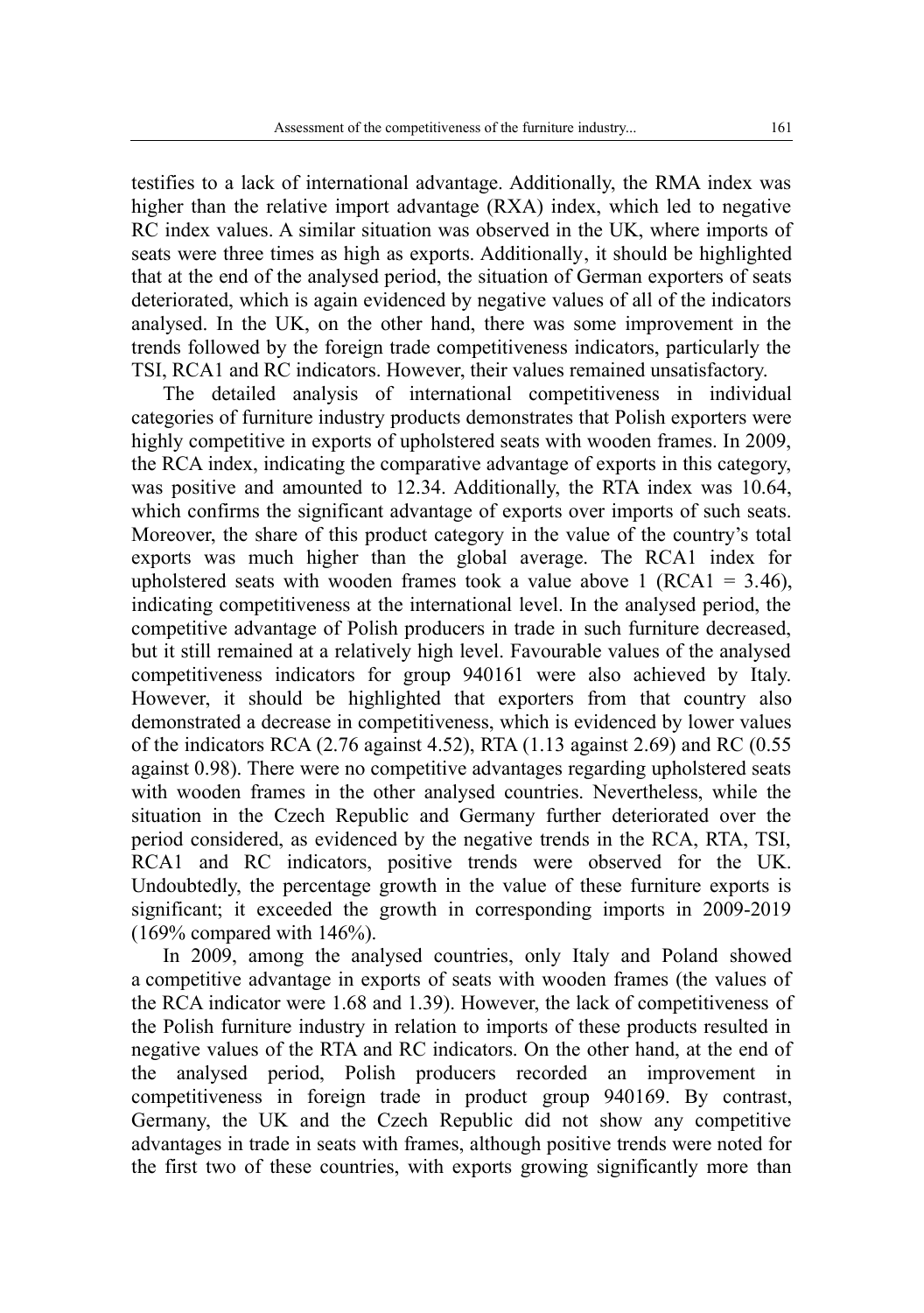imports (by 129.7% against 15.7% for Germany, and  $253.8\%$  against  $-1.4\%$  for the UK). Polish producers were less competitive in the category of upholstered seats with metal frames. However, in the analysed period, the values of the calculated indicators improved, except for the RCA1 and TSI indicators. Again, the Czech Republic, the UK and Germany were generally characterized by a lack of competitive advantages in the case of seats with metal frames (groups 940171 and 940179), although the situation improved over the period under study.

Next, an analysis was made of the competitiveness of individual countries in foreign trade in products from group 9403 (other furniture and parts thereof). In 2009, Poland and Italy again achieved high competitive advantages, in terms of both exports and total foreign trade (Table 4). This is confirmed by RCA values above 3 (4.10 and 3.51, respectively) and by RTA values above 0 (2.42 and 2.01). A positive value of the RC index also indicates the relative competitive advantage of a country's furniture industry in this product group. Poland recorded a higher and more stable comparative advantage in the production of this type of furniture. The positive values of the TSI indicator showed that the furniture industry achieved a positive trade balance in this sector, and its level gradually increased in the Polish industry. In the analysed period, Poland improved its competitiveness in foreign trade in other furniture, while in Italy the situation was less favourable. Additionally, it should be noted that at the beginning of the period, positive tendencies in the competitiveness indicators for group 9403 were observed in the case of German exporters. In contrast, for seats, the values of the competitiveness indicators were unfavourable.

Poland and Italy had the highest levels of foreign trade competitiveness for wooden office, kitchen and bedroom furniture, as well as other wooden furniture. At the beginning of the analysed period, the Italian furniture industry achieved the highest values of all competitiveness indicators for groups 940330 (wooden furniture for offices) and 940340 (wooden furniture for kitchens). In 2019, however, Polish furniture manufacturers achieved a higher level of competitiveness. This stems from the fact that Polish exports of such furniture grew at a much higher rate than imports. The reverse tendency was observed in the Italian furniture industry – the value of wooden furniture for offices and kitchens imported into Italy significantly exceeded the value of exports of those products.

Among the analysed countries, Poland also showed the highest level of competitiveness for other wooden furniture and its parts. Additionally, Poland strengthened its comparative advantage, as evidenced by, among other things, an increase in RTA (from 5.43 to 5.74 and from 2.00 to 2.51) and RC (from 1.65 to 1.71 and from 0.70 to 0.90).

The Czech furniture industry demonstrated its competitive advantage in the export of wooden furniture for offices and components of wooden furniture. This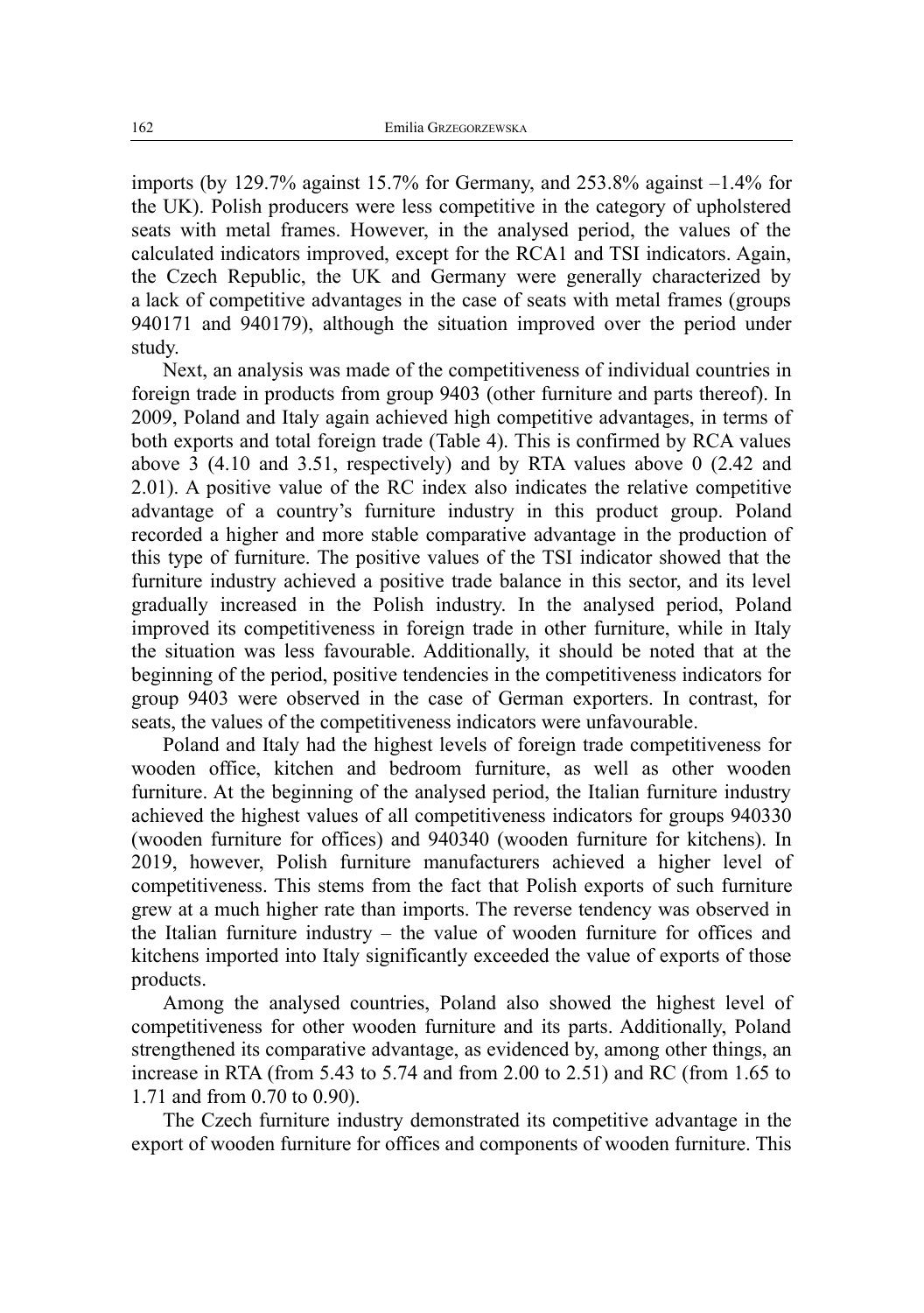|                                            | <b>RCA</b>                             |      | <b>RTA</b>                                                                          |         | <b>TSI</b> |          | RCA1    |         | <b>RC</b> |         |
|--------------------------------------------|----------------------------------------|------|-------------------------------------------------------------------------------------|---------|------------|----------|---------|---------|-----------|---------|
| Country                                    | 2009                                   | 2019 | 2009                                                                                | 2019    | 2009       | 2019     | 2009    | 2019    | 2009      | 2019    |
| 9403 - Furniture and parts thereof, n.e.s. |                                        |      |                                                                                     |         |            |          |         |         |           |         |
| CZ                                         | 1.01                                   | 1.03 | $-0.93$                                                                             | $-1.12$ | 0.13       | 0.18     | 0.18    | 0.25    | $-0.66$   | $-0.74$ |
| DE                                         | 1.26                                   | 1.08 | 0.16                                                                                | $-0.03$ | 0.18       | 0.12     | 0.16    | 0.05    | 0.18      | $-0.01$ |
| $\operatorname{IT}$                        | 3.51                                   | 2.84 | 2.01                                                                                | 1.24    | 0.70       | 0.70     | 1.76    | 1.63    | 0.92      | 0.60    |
| PL                                         | 4.10                                   | 4.46 | 2.42                                                                                | 2.83    | 0.64       | 0.69     | 1.61    | 1.68    | 0.88      | 1.03    |
| UK                                         | 0.45                                   | 0.46 | $-0.39$                                                                             | $-0.44$ | $-0.67$    | $-0.65$  | $-1.18$ | $-1.17$ | $-0.63$   | $-0.67$ |
| 940330 - Wooden furniture for offices      |                                        |      |                                                                                     |         |            |          |         |         |           |         |
| $\operatorname{CZ}$                        | 0.72                                   | 1.61 | 0.13                                                                                | 0.94    | 0.22       | 0.44     | 0.37    | 0.84    | 0.19      | 0.88    |
| $\rm DE$                                   | 0.91                                   | 0.85 | $-0.37$                                                                             | $-1.22$ | 0.33       | 0.10     | 0.49    | 0.02    | $-0.31$   | $-0.89$ |
| $\operatorname{IT}$                        | 3.32                                   | 2.35 | 2.73                                                                                | 1.43    | 0.86       | 0.69     | 2.63    | 1.59    | 1.79      | 0.95    |
| $\rm PL$                                   | 3.10                                   | 4.74 | 2.19                                                                                | 3.62    | 0.76       | 0.79     | 2.10    | 2.10    | 1.22      | 1.47    |
| UK                                         | 0.49                                   | 0.68 | 0.23                                                                                | 0.15    | $-0.46$    | $-0.38$  | $-0.56$ | $-0.40$ | 0.65      | 0.25    |
|                                            | 940340 - Wooden furniture for kitchens |      |                                                                                     |         |            |          |         |         |           |         |
| CZ                                         | 0.30                                   | 0.43 | $-2.60$                                                                             | $-2.10$ | $-0.44$    | $-0.35$  | $-1.26$ | $-0.83$ | $-2.28$   | $-1.78$ |
| $\rm DE$                                   | 4.10                                   | 4.14 | 1.13                                                                                | 1.10    | 0.88       | 0.91     | 2.65    | 2.90    | 0.65      | 0.60    |
| $\operatorname{IT}$                        | 4.85                                   | 4.62 | 3.05                                                                                | 2.31    | 0.89       | 0.91     | 3.19    | 2.90    | 1.11      | 0.75    |
| $\mathbf{P}\mathbf{L}$                     | 1.45                                   | 1.49 | 0.09                                                                                | 0.87    | 0.63       | 0.69     | 1.64    | 1.67    | 0.02      | 0.88    |
| UK                                         | 0.29                                   | 0.24 | $-8.22$                                                                             | $-6.28$ | $-0.74$    | $-0.53$  | $-1.35$ | $-0.79$ | $-3.39$   | $-3.31$ |
|                                            |                                        |      | 940350 - Wooden furniture for bedrooms                                              |         |            |          |         |         |           |         |
| CZ                                         | 0.74                                   | 0.90 | 0.43                                                                                | $-0.88$ | $0.01\,$   | $0.28\,$ | $-0.06$ | 0.46    | 0.89      | 0.58    |
| $\rm{DE}$                                  | 1.05                                   | 0.61 | $-1.00$                                                                             | $-1.20$ | 0.23       | $-0.18$  | 0.27    | $-0.54$ | $-0.66$   | $-1.06$ |
| $\operatorname{IT}$                        | 1.88                                   | 1.39 | 0.88                                                                                | $-1.17$ | 0.70       | 0.54     | 1.77    | 1.09    | 0.65      | 0.38    |
| $\rm PL$                                   | 4.16                                   | 5.62 | 3.40                                                                                | 0.64    | 0.82       | 0.84     | 2.38    | 2.42    | 1.70      | 1.62    |
| UK                                         | 0.25                                   | 0.14 | $-0.13$                                                                             | $-0.12$ | $-0.86$    | $-0.89$  | $-2.17$ | $-2.43$ | $-0.41$   | $-1.11$ |
|                                            |                                        |      | 940360 - Wooden furniture (excluding for offices, kitchens and bedrooms, and seats) |         |            |          |         |         |           |         |
| $\operatorname{CZ}$                        | 0.74                                   | 0.66 | $-0.68$                                                                             | $-0.40$ | $-0.09$    | $-0.04$  | $-0.24$ | $-0.19$ | $-0.65$   | $-0.47$ |
| $\rm{DE}$                                  | 0.76                                   | 0.62 | $-1.00$                                                                             | $-1.03$ | $-0.16$    | $-0.23$  | $-0.52$ | $-0.65$ | $-0.85$   | $-0.99$ |
| $\operatorname{IT}$                        | 3.28                                   | 2.59 | 1.69                                                                                | 0.47    | 0.66       | 0.68     | 1.60    | 1.55    | 0.77      | 0.20    |
| PL                                         | 6.70                                   | 7.03 | 5.43                                                                                | 5.74    | 0.79       | 0.81     | 2.24    | 2.23    | 1.65      | 1.71    |
| UK                                         | 0.36                                   | 0.43 | $-0.59$                                                                             | $-0.45$ | $-0.74$    | $-0.74$  | $-1.49$ | $-1.51$ | $-0.97$   | $-0.71$ |
| 940390 - Parts of furniture, n.e.s.        |                                        |      |                                                                                     |         |            |          |         |         |           |         |
| $\operatorname{CZ}$                        | 1.75                                   | 1.43 | 0.58                                                                                | 0.54    | 0.29       | 0.19     | 0.52    | 0.28    | 0.39      | 0.48    |
| $\rm{DE}$                                  | 1.39                                   | 1.25 | $-0.10$                                                                             | $-0.58$ | $0.01\,$   | $0.01\,$ | $-0.16$ | $-0.16$ | $0.00\,$  | $-0.34$ |
| $\operatorname{IT}$                        | 5.52                                   | 5.18 | 3.69                                                                                | 3.51    | 0.69       | 0.77     | 1.73    | 1.91    | 1.16      | 1.18    |
| PL                                         | 3.86                                   | 4.24 | 2.00                                                                                | 2.51    | 0.37       | 0.49     | 0.88    | 1.04    | 0.70      | 0.90    |
| UK                                         | 0.47                                   | 0.38 | $-1.09$                                                                             | $-1.58$ | $-0.63$    | $-0.72$  | $-1.04$ | $-1.44$ | $-1.20$   | $-1.64$ |

**Table 4. Competitiveness indicators for EU countries in selected furniture product groups (class 9403) in 2009 and 2019**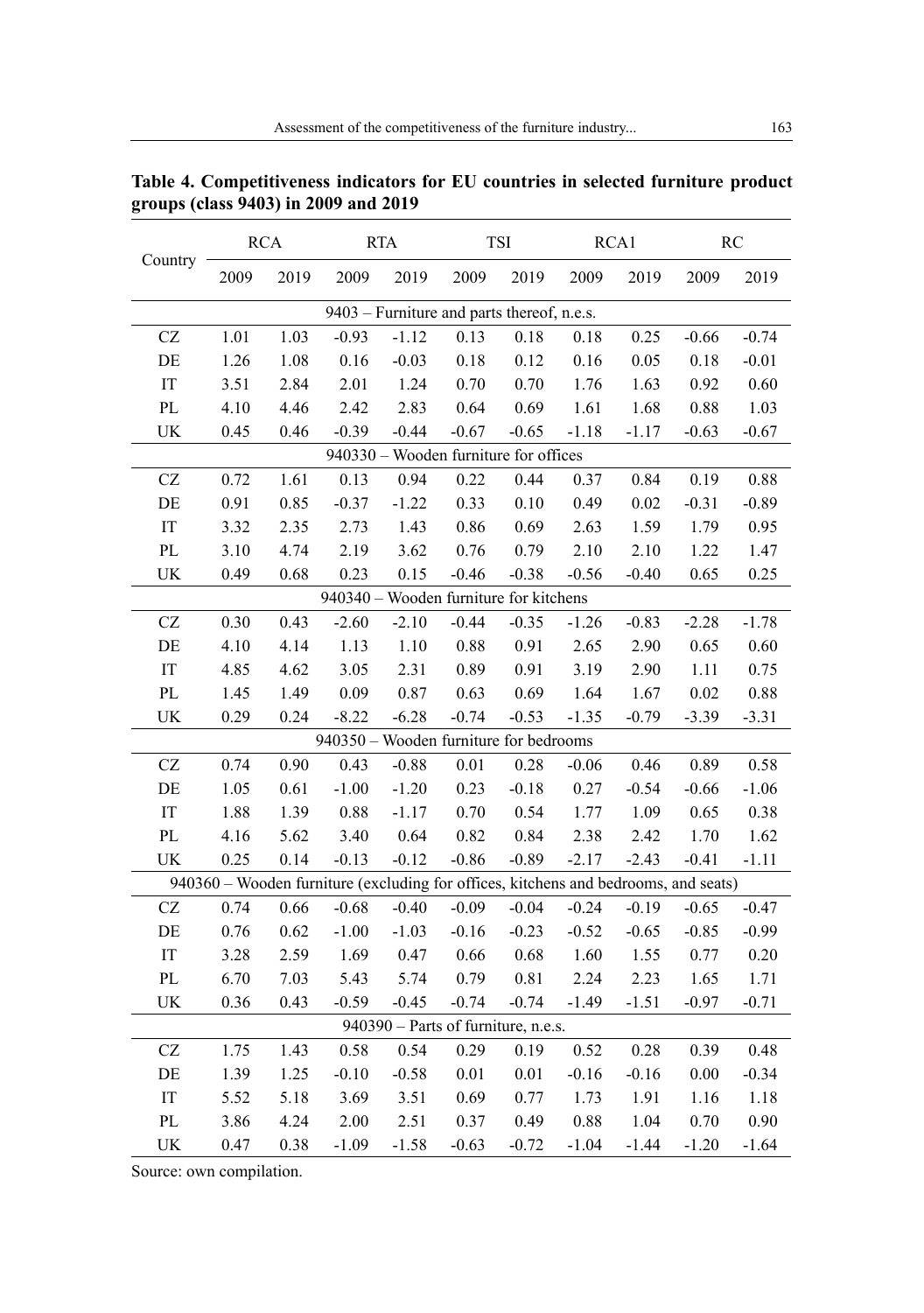is confirmed by the values of the indices of relative comparative advantage of exports (RCA) and relative trade advantage (RTA), as well as the positive values of the TSI index, indicating a positive balance of trade in this group of products (see Table 1). What is more, the comparative advantage of exports and trade increased in the case of wooden office furniture. On the other hand, Germany, the EU's leading exporter of furniture products, had no comparative advantage in trade in wooden bedroom furniture, other wooden furniture and their components, as shown by the RTA and RCA indicators. Furthermore, negative trends in competitiveness indicators were noted in these product groups. From the above, it can be concluded that the level of competitiveness of German exporters of such furniture decreased in comparison with other EU countries. Out of all of the surveyed countries, the least favourable situation in the international exchange of furniture industry products was recorded for the UK. Unfavourable values of the competitiveness indicators and, in most cases, negative tendencies in the analysed period were identified in almost all of the analysed groups of furniture.

The results of this research mostly confirm the conclusions of previous studies, although it should be noted that those studies concerned the furniture industry in general, and in most cases individual product groups were not analysed. The high level of competitiveness of the Polish furniture industry in general has been confirmed in many empirical studies [Han et al. 2009; Augustyniak and Mińska-Struzik 2018; Ratajczak 2009]. The competitiveness of the Polish furniture industry stems from the relatively low prices of its products However, these products are often sold under the brands of foreign importers. Every year, international markets account for almost 90% of the sold production value of Polish furniture [Grzegorzewska and Stasiak-Betlejewska 2014]. The volume of trade of the furniture industry in Poland exceeds all other low-tech branches of manufacturing industry [Grzegorzewska and Więckowska 2016, 2017]. Moreover, Ratajczak [2009] concluded that Poland's comparative advantages increase with the level of processing of wood products. Wanat et al. [2020] emphasized that in creating competitiveness the role of resource criteria is weakening, and the importance of qualitative criteria is growing, including in particular coopetition, building relationships and industry cooperation networks. The competitiveness of the Czech industry was also pointed out by Sujová et al. [2015c]. According to a quantitative analysis, the comparative advantages of the industry increased through growth in positive values of net exports. However, the furniture industry lost this potential because of lower prices, a decrease in the quantity of exported commodities or an increase in imports of furniture commodities [Sujová et al. 2015c]. Bojnec and Fertö [2014], on the other hand, found that certain EU-13 countries (Poland and the Czech Republic) displayed a comparative advantage in trade in finished wooden products, including furniture. Dieter and Englert [2007], Han et al. [2009] and Vu et al. [2019] reported the lower efficiency of the German wood and furniture industry. One of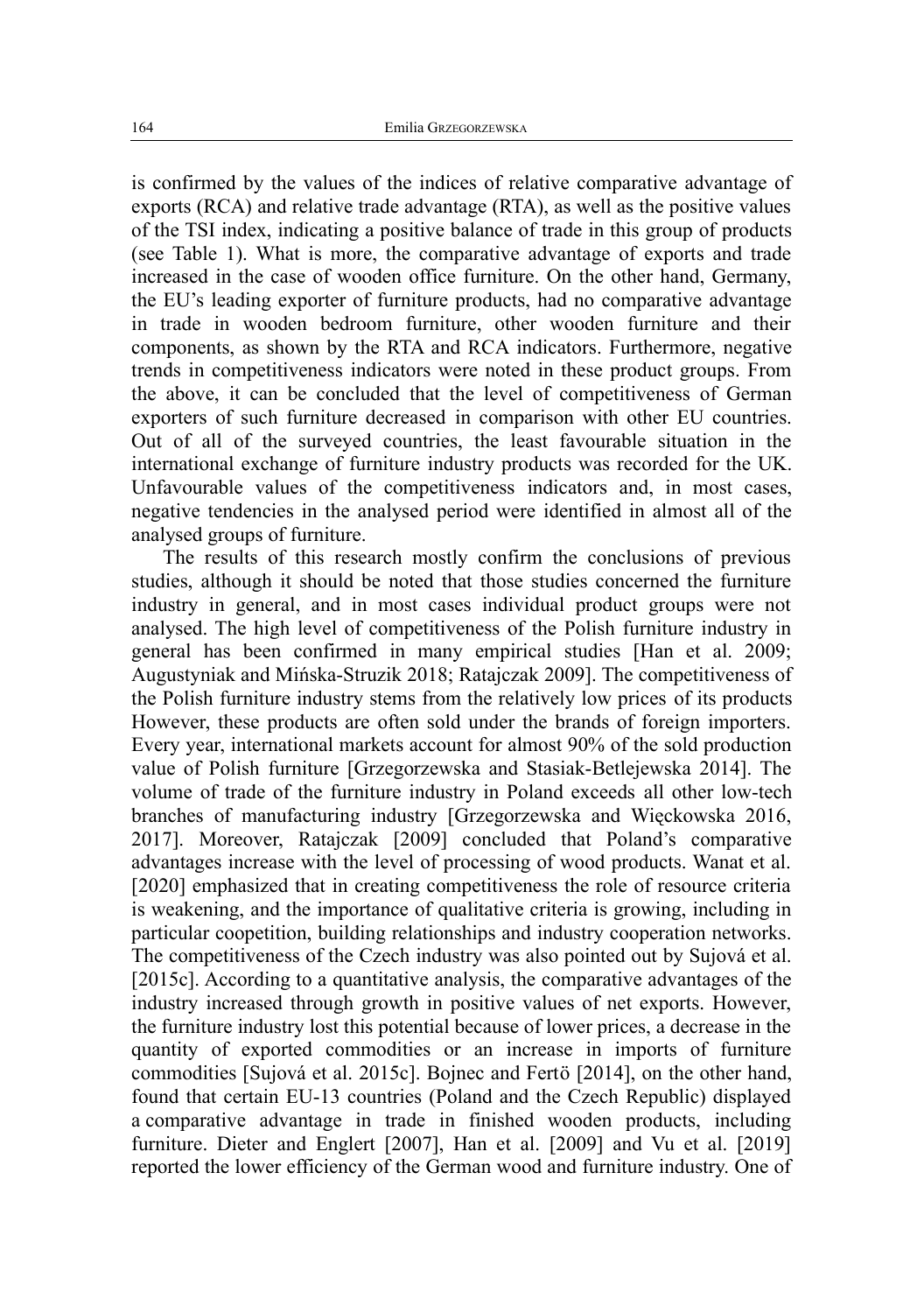the key reasons for this situation indicated in those studies was the lower demand of the domestic market. Low manufacturing costs and the cheap workforce in Eastern Europe, Asia or Latin America contribute to the lower competitiveness of German enterprises [Vu et al. 2019]. Vu et al. [2019] also noted that the British wood industry lacked comparative advantages. The UK, like France, is a net importer of furniture. During the period analysed, the furniture trade deficit in these countries deepened.

## **Conclusions**

The research enabled the determination of the level of international competitiveness of the furniture industry in selected EU countries which have been leading exporters of such products for many years. It can be concluded that the highest comparative advantages in trade in furniture were achieved by producers and exporters from Poland and Italy, which was confirmed by the favourable values of the analysed result-oriented indicators. The above applies both to product group 9401 (seats whether or not convertible into beds, and parts thereof) and group 9403 (furniture and parts thereof, n.e.s.). In addition, the competitiveness of the Polish furniture industry improved during the analysed period. A particularly evident comparative advantage was achieved in Polish foreign trade in the following product groups: wooden furniture for bedrooms (940350), wooden furniture, excluding for offices, kitchens and bedrooms, and seats (940360), and parts of furniture, n.e.s. (940390). At the end of the period, the values of the RCA index exceeded 4, indicating a strong comparative advantage.

The Polish furniture industry specializes in exports, as internal demand is relatively small compared with firms' production potential; therefore most of the furniture produced is sold on foreign markets [Grzegorzewska and Stasiak- -Betlejewska 2014]. Nevertheless, the value and brand recognition of these products needs to be improved.

On the other hand, a lower level of competitiveness of the furniture industry was noted in the case of Germany, one of the largest exporters of furniture in the world. In the UK as well, unfavourable values of the competitiveness indicators and negative tendencies in the analysed period were recorded for almost all of the analysed groups of furniture. However, it should be noted that both the volume and the value of furniture imports to these countries are significant, which contributes to their foreign trade deficits.

The countries in question should focus on, on the one hand, improving the competitiveness of the product groups which represent a considerable share in global expor. On the other hand, they should aim to increase the competitiveness of highly-processed products, which can provide a greater value added per product unit. It is worth aiming for some specialization in exports that will generate considerable revenues. However, more and more frequently, the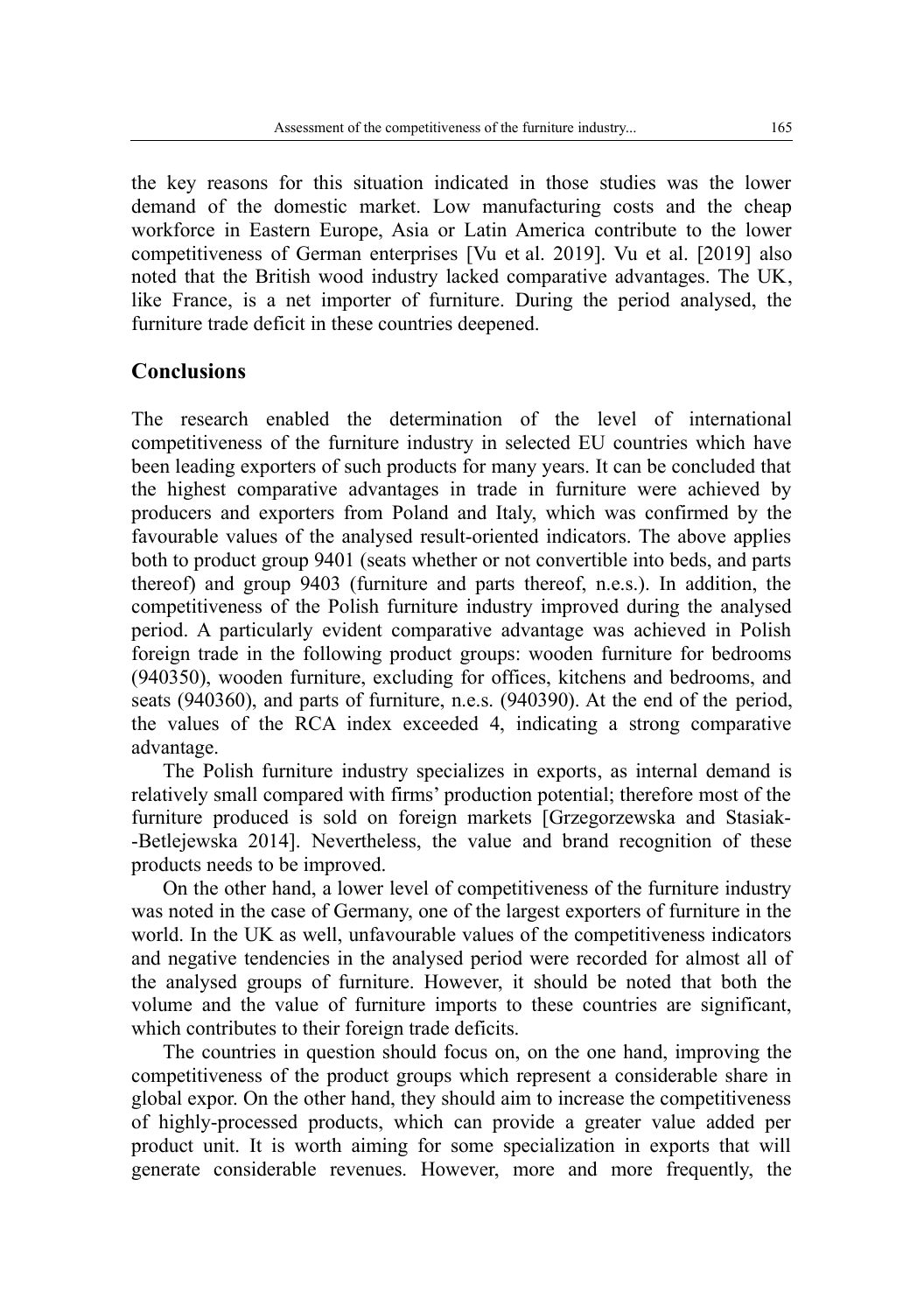development path of foreign trade should also focus on satisfying the needs of customers in various areas, benefiting also from the emerging opportunities in other product groups. Countries should look for new sources of competitive advantage. In Poland, for example, special attention must be paid to improving labour efficiency and increasing levels of remuneration in the furniture industry, in view of the reported deficits in employee numbers.

It is of great importance to optimize the production structure in the furniture industry, and to ensure government support for the industries and product groups which promise favourable trends and for those that need to improve their competitiveness.

#### **References**

- **Aiginger K., Landesmann M.** [2002]: Competitive Economic Performance: The European View [WIFO Working Papers 179/2002]. Wienna: Austrian Institute of Economic Research
- **Akyüz K.C, Yildirim İ., Ersen N., Akyüz İ, Memiş D.** [2020]: Competitiveness of the forest products industry in Turkey: The Revealed Comparative Advantage Index. Drewno 205 [63]: 155-170. DOI: 10.12841/wood.1644-3985.333.09
- **Altomonte C., Aquilante T., Ottaviano G.I.P.** [2012]: The Triggers of Competitiveness. The EFIGE Cross-Country Report, Bruegel, Brussels
- **Augustyniak D., Mińska-Struzik E**. [2018]: The competitiveness of Polish furniture exports. Drewno 202 [61]: 21–38. DOI: 10.12841/wood.1644-3985.D15.04
- **Balassa, B.** [1965]: Trade Liberalisation and Revealed Comparative Advantage. Manchester: Manchester School of Economics and Social Studies
- **Bojnec Š., Fertö I.** [2014]: Forestry industry trade by degree of wood processing in the enlarged European Union countries. Forest Policy and Economics 40: 31-39. DOI:10.1016/j.forpol.2013.11.009
- **Buturac G., Lovrinčević Z., Mikulić D.** [2018]: Export Competitiveness of the Croatian Food Industry. Argumenta Oeconomica 2 [41]: 135-155
- **Chao-Hung W., Li-Chang H.** [2010]: The Influence of Dynamic Capability on Performance in the High Technology Industry: The Moderating Roles of Governance and Competitive Posture. African Journal of Business Management 4 [5]: 562-577
- Dieter M., Englert H. [2007]: Competitiveness in the global forest industry sector: An empirical study with special emphasis on Germany. European Journal of Forest Research 126: 401–412. DOI: 10.1007/s10342-006-0159-x
- **Gordeev R.V.** [2020]: Assessing competitiveness of forest industry: Theoretical and empirical aspects. Journal of Siberian Federal University. Humanities & Social Sciences 13 [4]: 443-452
- **Grzegorzewska E., Stasiak-Betlejewska R.** [2014]: The influence of global crisis on financial liquidity and changes in corporate debt of the furniture sector in Poland. Drvna Industrija 4: 315-322. DOI: 10.5552/drind.2014.1342
- **Grzegorzewska E., Wieckowska M.** [2016]: Selected aspects of innovation in the furniture industry – Empirical research findings. Drewno 198 [59]: 147-161. DOI: 10.12841/ wood.1644-3985.175.12
- **Grzegorzewska E., Wieckowska M.** [2017]: Market threats and opportunities in the implementation of sustainable products – results from empirical study of furniture industry. Drewno 200 [60]: 111-123. DOI: 10.12841/wood.1644-3985.219.02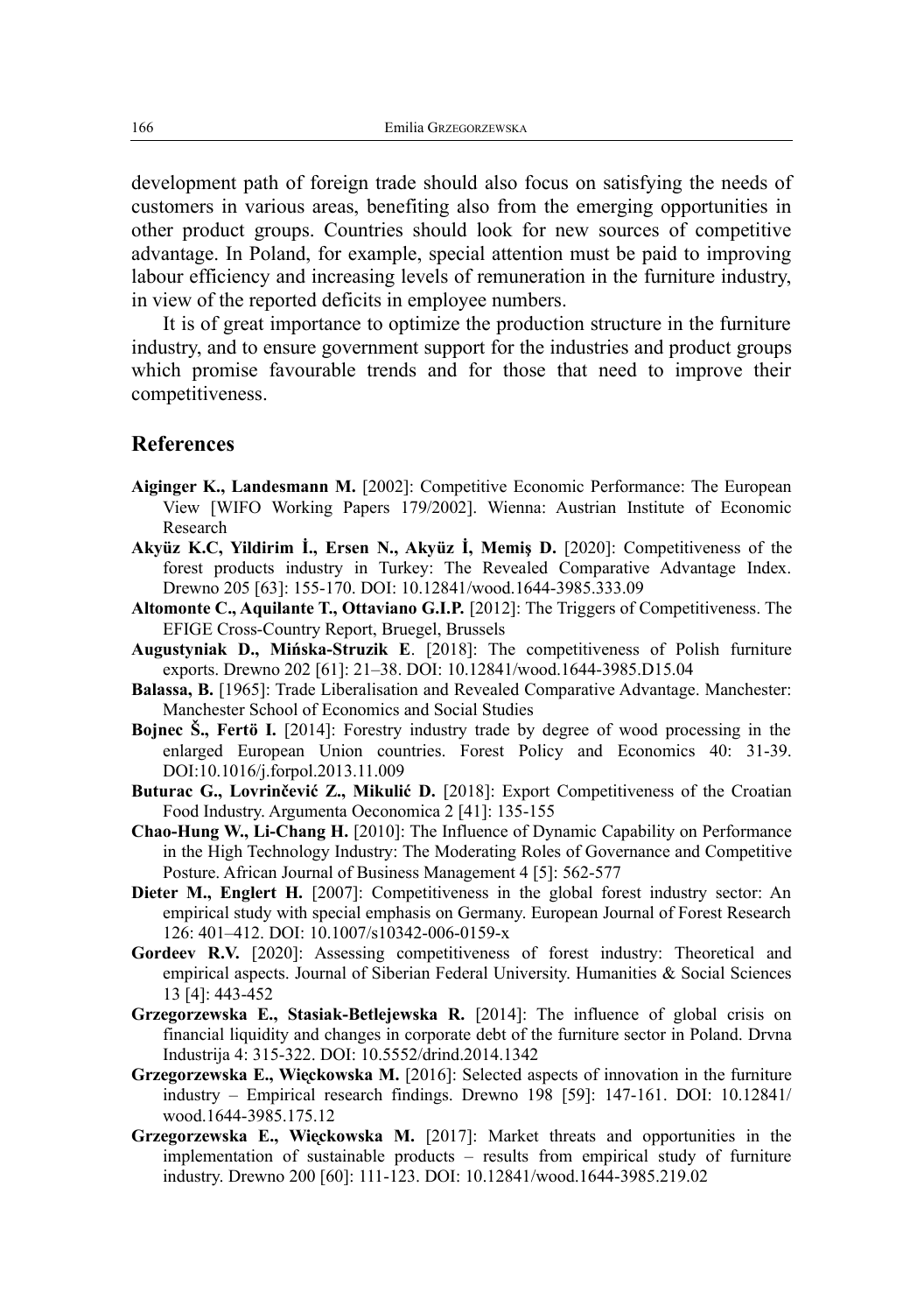- **Han X., Wen Y., Kant S.** [2009]: The global competitiveness of the Chinese wooden furniture industry. Forest Policy and Economics 11 [8]: 561-569. DOI:10.1016/i.forpol. 2009.07.006
- **Hinloopen J., Marrewijk Ch.** [2001]: On the empirical distribution of the Balassa index. Weltwirtschaftliches Archiv 137 [1]: 1-35
- **International Trade Centre** [2019]: www.trademap.org
- **Kiseľáková D., Šofranková B., Gombár M., Čabinová V., Onuferová E.** [2019]: Competitiveness and Its Impact on Sustainability, Business Environment, and Human Development of EU (28) Countries in terms of Global Multi-Criteria Indices. Sustainability 11 [12]: 3365. DOI:10.3390/su11123365
- **Milićević S., Nikolić M., Cvetanović, S.** [2017]: The competitiveness of wood processing industry in the Republic of Serbia during the period 1995-2015. Industrija 45 [3]: 131- -150
- **Paluš H., Parobek J., Liker B.** [2015]: Trade performance and competititveness of the Slovak wood processing industry within the Visegrad Group countries. Drvna Industrija 66 [3]: 195-203
- Parobek J., Kalamarova M., Loucanova E., Stofkova K.R. [2016a]: Comparative analysis of wood and semi-finished wood product trade of Slovakia and its Central European trading partners. Drewno 196 [59]: 183-194
- **Parobek J., Paluš H., Loučanová E., Kalamárová M., Glavonić B.** [2016b]: Competitiveness of central European countries in the EU forest products market with the emphasis on Slovakia. Acta Facultatis Xylologiae 58 [1]: 125-136. DOI:10.17423/afx. 2016.58.1.14
- **Rabar D., Cvek D.** [2019]: Measuring the macroeconomic performance of the Croatian economy: An empirical efficiency analysis approach, Proceedings of XV Interdisciplinary Management Research Conference, Opatija, Croatia, 16-18 May 2019: 1167-1187
- **Ratajczak E.** [2009]: Foresight in the wood science and industry research development scenarios in Poland till 2020. Drewno 182 [52]: 143-136.
- **Ratajczak-Mrozek M., Herbeć M.** [2014]: Network structures in the furniture industry the industrial network approach. Drewno 191 [57]: 27-44. DOI: 10.12841/wood.1644- -3985.058.02
- **Rugman A.M., Oh C.H**. [2008]: The international competitiveness of Asian firms. Journal of Strategy and Management 1 [1]: 57-71
- **Scott L., Vollrath T.** [1992]: Global Competitive Advantages and Overall Bilateral Complementarity in Agriculture: A Statistical Review. Washington, Economic Research Service, U.S. Department of Agriculture
- **Sirgmets R., Teder M., Kaimre P.** [2019]: The structural changes and competitiveness of the forest and wood Sector in the Baltic Countries within 1999-2016. Baltic Forestry 25 [1]: 97-104
- **Song M., Gazo R.** [2013]: Competitiveness of US Household and Office Furniture Industry. International Journal of Economics and Management Engineering 3 [2]: 47-55
- **Sujová A., Hlaváčková P., Marcineková K.** [2015a]: Evaluating the Competitiveness of Wood Processing Industry. Drvna Industrija 66 [4]: 281-288. DOI: 10.5552/drind.2015. 1432
- **Sujová A., Hlaváčková P., Marcineková K.** [2015b]: Measuring the impact of foreign trade on performance of the wood processing industry. Wood Research 60 [3]: 49-501
- **Sujová A., Hlaváčková P., Marcineková K.** [2015c]: The Trade Competitiveness of Furniture Products. Drewno 195 [58]: 103-117. DOI:10.12841/wood.1644-3985.104.09